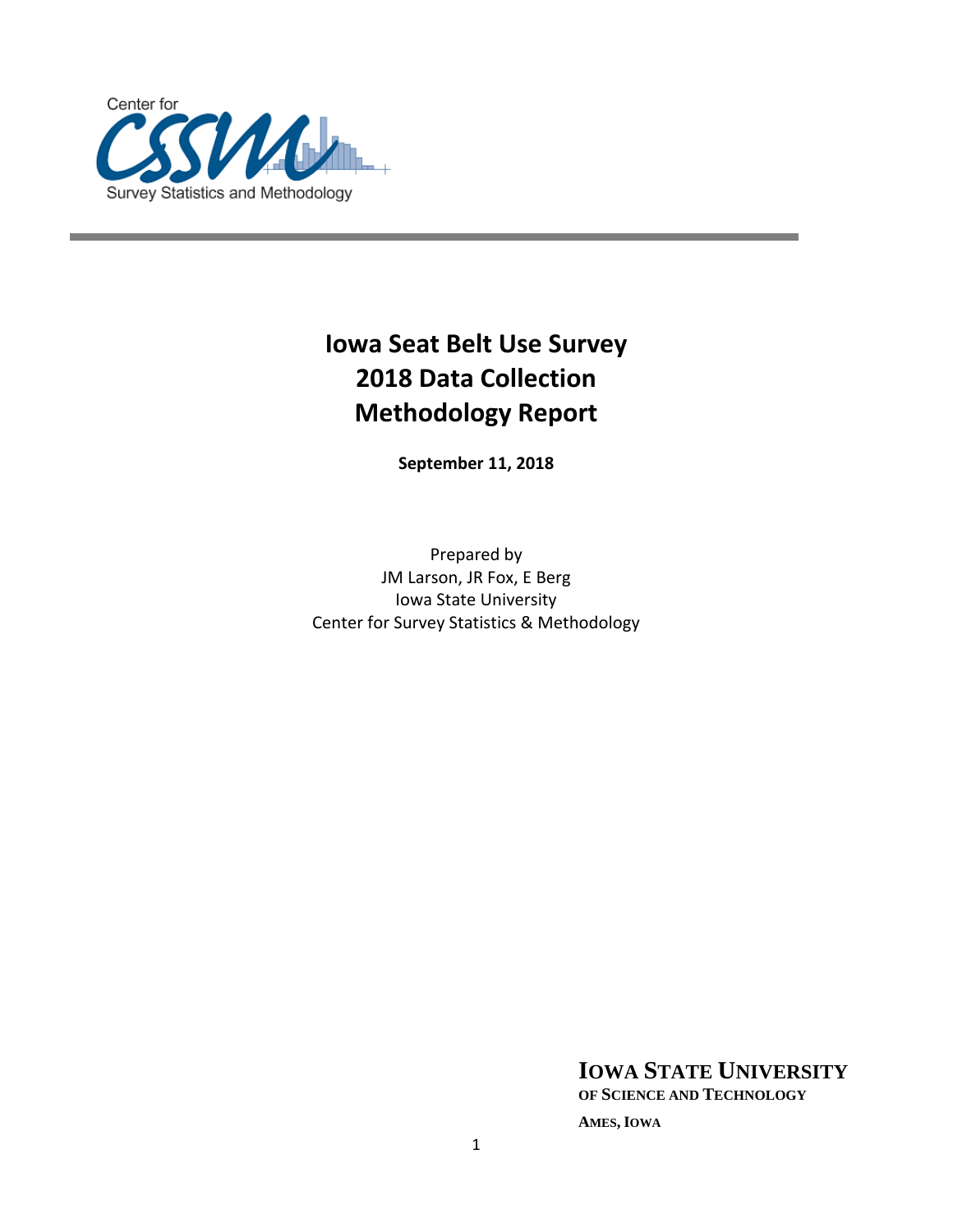# **Iowa Seat Belt Use Survey 2018 Data Collection Methodology Report**

**September 11, 2018**

# Introduction

In an effort to achieve greater consistency and comparability in state-wide seat belt use reporting, the National Highway Traffic Safety Administration (NHTSA) issued new requirements in 2011 for observing and reporting future seat belt use. The requirements included the involvement of a qualified statistician in the sampling and weighting portions of the process as well as a variety of operational details.

The Iowa Governor's Traffic Safety Bureau contracted with Iowa State University's Center for Survey Statistics and Methodology (CSSM) (then Survey & Behavioral Research Services) in 2011 to develop the study design and data collection plan for the State of Iowa's annual survey that would meet the new requirements of the NHTSA. A seat belt survey plan for Iowa was developed by CSSM with statistical expertise provided by Zhengyuan Zhu, Ph.D., Professor of Statistics at Iowa State University and Director of the Center for Survey Statistics and Methodology. The plan was approved by NHTSA on March 19, 2012 and implemented for five years, in the summers of 2012-2016.

As required by NHTSA, the Iowa plan was revised in the fall of 2016. Dr. Emily Berg, Assistant Professor of Statistics at Iowa State University, followed the protocol of the original approved plan and redrew the counties and road segments to be used for future data collection. After examining current county data relating to fatalities, vehicle miles traveled, and other relevant factors, she sampled 15 counties (as in 2012) but increased the number of sampled road segments from 75 to 84. Six of the 15 counties used in 2012-2016 were also selected for the new plan; nine counties were different. As in Iowa's 2012 plan, five road segments were sampled from each county; however the new plan increased the number of sampled road segments from Polk County to 14 because of its significantly higher traffic levels. The revised plan was submitted in December of 2016 and approved in March of 2017. This plan was implemented by CSSM in 2017 and again in 2018.

# 2018 Data Collection

The Iowa GTSB has contracted with CSSM on an annual basis to conduct the seat belt use data collection since 2012. The primary contact at the Iowa GTSB in 2018 is Cinnamon Weigel, Occupant Protection Coordinator. The primary contact at CSSM is Janice Larson, Survey Unit Director. The CSSM Seat Belt Survey Project Manager is Jody Fox. The CSSM statistician for the 2018 Seat Belt Survey is Emily Berg, PhD, Assistant Professor of Statistics at Iowa State University. This report describes the data collection process for obtaining 2018 seat belt use data as stipulated by the approved study design. It also includes tables with overall results showing seat belt use in Iowa.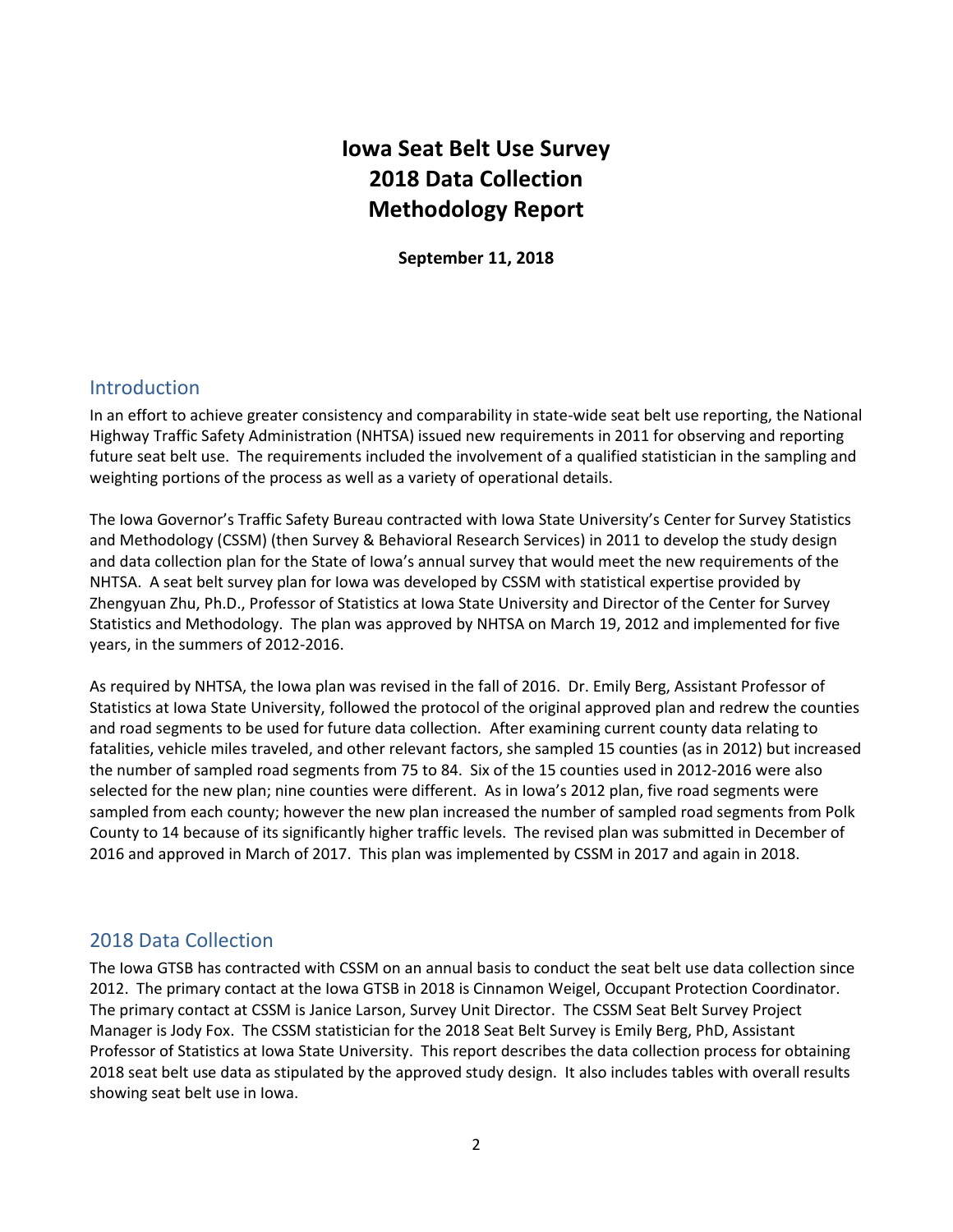# Preparation

Preparation for the 2018 seat belt use data collection involved several components: verifying the usability of the sampled sites, revising materials for Data Collectors, and notifying appropriate local personnel prior to data collection.

# Site Verification.

The Iowa Seat Belt Survey Plan includes 84 road segments or sites sampled for annual observation, with 5 sites in each of 14 sampled counties and 14 sites in Polk County. The sites are identified by MSLINK numbers. CSSM has worked with staff from *InTrans*, the Iowa State University Institute of Transportation, to obtain data and photographic resources that allow staff to examine each site remotely for accessibility, safety, and practicality. The CSSM Project Manager re-examined the 84 sites for any changes since 2017 and checked with the Department of Transportation and other online sources for scheduled construction that could impact traffic patterns. No significant issues were discovered and the same 84 sites were verified as useable for 2018 data collection.

# Materials Preparation.

After the 84 sites were finalized, CSSM staff used online maps and Google Earth as well as notes from 2017 observers to identify and recommend observation points that would be safe and still provide the visibility necessary to observe seat belt use. CSSM staff updated existing maps for Data Collectors to use as references when traveling to sites. Department of Transportation maps, Google maps, and city maps all served as effective resources.

Equipment was prepared for use by the Data Collectors, including vests, hats, warning lights, signs, stop watches, and clickers. Data collection forms were printed. Data Collection schedules were prepared for each Data Collector and administrative procedures were documented.

# Notification.

Prior to the data collection process, the GTSB representative notified law enforcement personnel in each of the site areas. CSSM staff notified other appropriate city/county and Department of Transportation personnel. The purpose was to ensure that the appropriate officials in each site area would be aware of the project and the days and times that Data Collectors would be at work in their area.

# Data Collection Staff Training

Iowa utilized five primary data collectors in 2018, responsible for 10 to 20 sites each. In addition, the Project Manager collected data at 2 of the sites. Three new data collectors were hired for 2018 while the others were experienced, having worked as data collectors for the project in the past. Quality Control functions were filled by three individuals: the Project Manager, one of the 2018 experienced data collectors, and a past quality control/data collector from previous years.

A two-day training was held at CSSM facilities on June 4 & 5, 2018, with field data collection beginning on June 7, 2018. The training included a combination of lecture, classroom and field exercises. Training sessions covered data collection protocols, including how to find the observation sites, choosing an observation location, how to properly collect data, practice in what counts as seat belt "use," "nonuse," and "use unknown," what to do if data cannot be collected at a site due to road construction, weather, or other circumstances, and the appropriate management and submission of collected data. Roadside safety training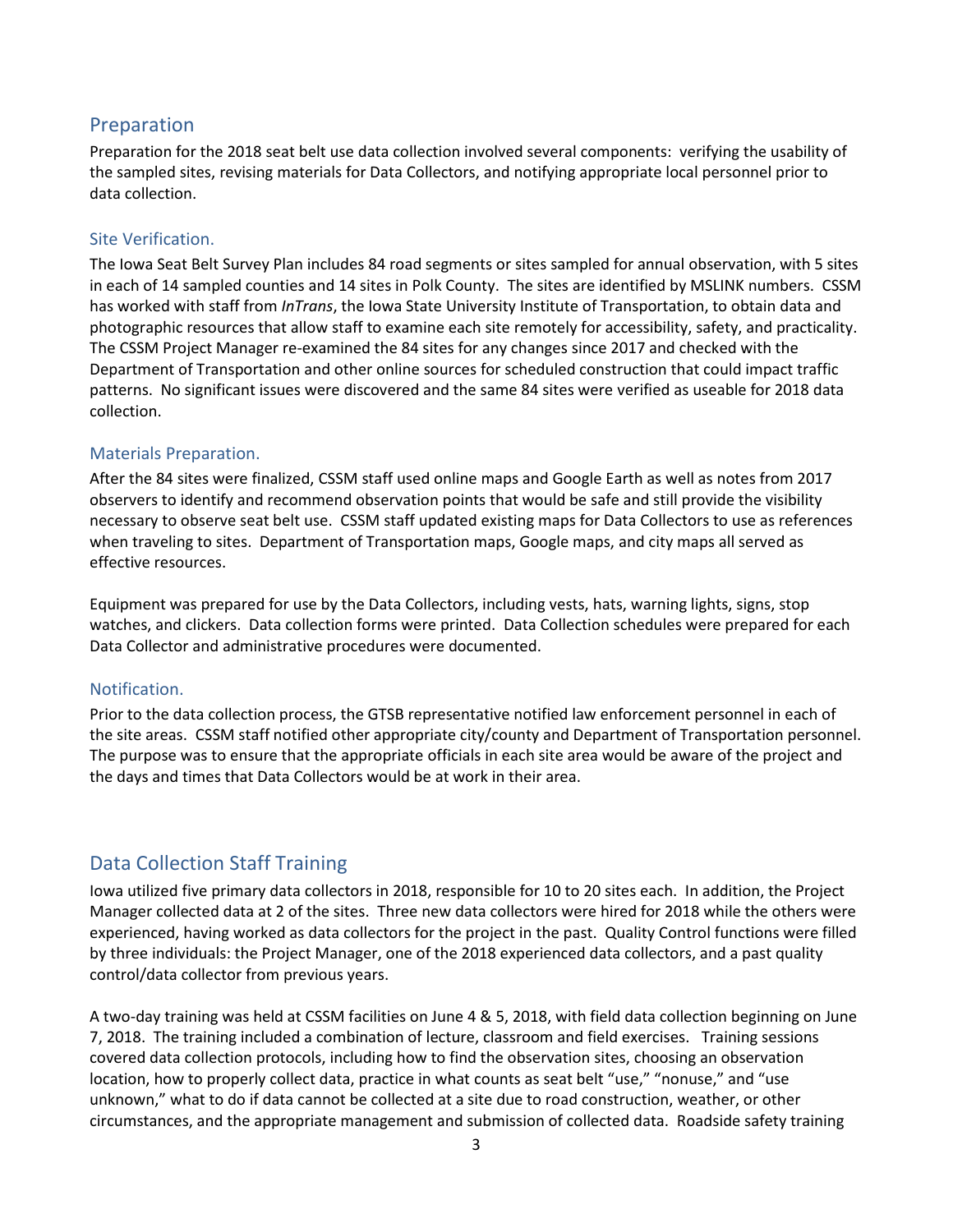was provided by David Veneziano, Iowa LTAP Safety Circuit **Figure 1.** Rider at Iowa State University's Institute for Transportation (*InTrans*). The 2018 training agenda is shown in Figure 1.

The new data collectors received some additional one-on-one training with the Project Manager to ensure that they were comfortable with project procedures and observation site identification.

The QC Monitors reviewed the specific duties of the position. Quality Control duties included conducting unannounced site visits to a minimum of two sites for each Data Collector (12% of the total sites) and reviewing the Data Collector's field protocol. The QC Monitors met with the Data Collectors in the field to answer questions and offer assistance as needed. The Project Manager visited the first site observed by the new data collectors as part of the QC monitoring process.

Data Collectors were provided with bright yellow vests and hats to wear for safety and protection from sun and light rain. Each Data Collector had a flashing yellow light to put on his/her car and a clicker-counter and stop watch to use as needed. Each Data Collector was also provided with two "Survey Crew Ahead" signs and sandbag weights for use in high speed areas and other sites as appropriate.

# Observation Protocols and Procedures

# All passenger vehicles, including commercial vehicles

weighing less than 10,000 pounds, were eligible for observation. Data Collectors completed two forms in the field, the Observation Site Form and the Observation Tally Form, which are shown in Appendix A and B. The Observation Site Form documented descriptive information about each site. Data Collectors recorded information including observation date, site location and number, alternative site data, traffic directions and lanes available and observed, start and end times for observations, and weather conditions.

The Observation Tally Form was used to mark belt use/non-use/unknown use for drivers and right front passengers. Using the Observation Tally Form, seat belt use observations were made of all passenger vehicle drivers and right front seat occupants in the selected lane. The only passenger vehicle right front seat occupants excluded from the study were child passengers traveling in child seats with harness straps. If there was no passenger in the right front seat of an observed vehicle, that information was also noted on the Observation Tally Form.

### **Seat Belt Data Collectors 2018 Training Agenda**

**Monday, June 4, 2018** Seat Belt Survey Overview Study Design NHTSA Requirements Data Collection Requirements Definitions of terms Safety Training (David Veneziano, Safety Circuit Rider) Signage and visibility Roadway safety Data Collection Procedures Assignments & Rescheduling Site Locations Low/High volume roadways Locating assigned sites Site assignment sheets & maps Data Collection Data Collection & Observation forms Recording alternate site information Traffic Counts Recording observations Site Review on Google Earth

#### **Tuesday, June 5, 2018**

Quality Control and QC monitoring Field Practice Setting up road work signs Highway observations Practice counts Timesheets and expense reports Debriefing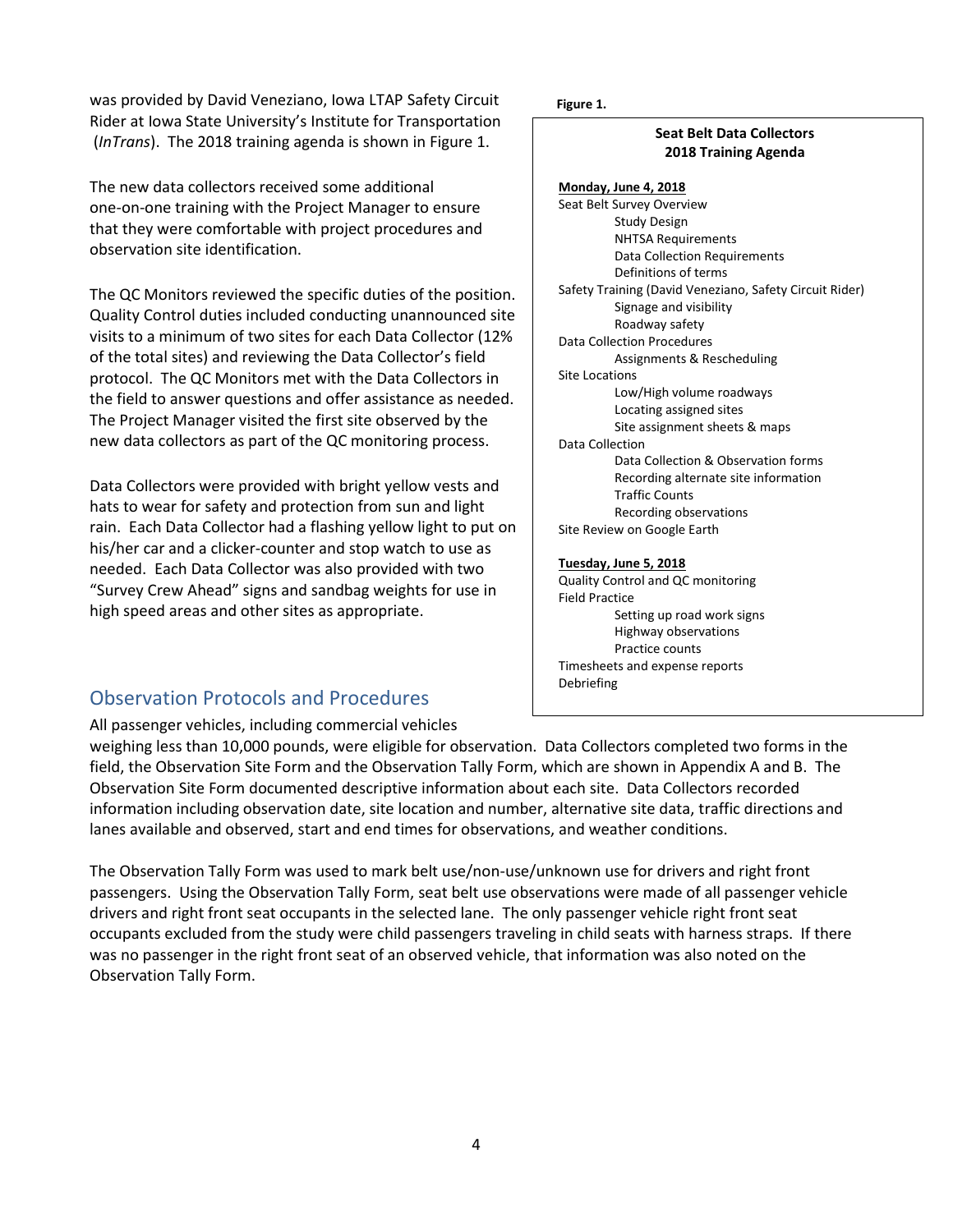**Seat Belt use categories -** Data Collectors recorded belt use for the driver and right front seat passenger using the definitions shown in Figure 2 below, which were provided in the federal regulations.

| rigure 2. |                |                                                                                              |
|-----------|----------------|----------------------------------------------------------------------------------------------|
| Code      | <b>Meaning</b> | <b>Definition</b>                                                                            |
| Υ         | Yes, belted    | The shoulder belt is in front of the person's shoulder.                                      |
| N         | No, unbelted   | The shoulder belt is not in front of the person's shoulder.                                  |
| U         | Unknown        | It cannot reasonably be determined whether the driver or right front<br>passenger is belted. |
| <b>NP</b> | No passenger   | There is no right front passenger present.                                                   |

**Figure 2.**

# Scheduling.

Data collectors were generally assigned one county with five observation sites per work day. The 14 Polk County sites were divided among three Data Collectors. A schedule of sites with observation start times was provided by the office in order to ensure a representative sampling of times of day for the data collection and to allow for proper notification of county/city and law enforcement personnel. Observations were to start at the assigned times and continue for exactly 45 minutes.

# Observations.

Data Collectors observed one lane and one direction of travel per observation site. The direction of travel was randomly assigned by the office; however, Data Collectors were allowed to observe the other direction if safety or windshield glare dictated. Deviations from the randomly assigned direction were noted on the Observation Site Form. If an assigned road segment included an intersection, Data Collectors were instructed to observe traffic traveling on the assigned road segment, not the cross-street.

Lower volume roadways such as county roads and streets were observed from a field drive or other location where data collectors could safely move their vehicles from the roadway. In some cases Data Collectors observed from their vehicle while, in most cases, observing from outside of the vehicle was more effective. At times Data Collectors found that sitting in the back of their pick-up truck provided the safest observation point with the best view.

Whenever possible, observations for high-volume, limited access roadways were made from an overpass. Observing from an overpass allowed for comparatively easy viewing of seatbelt use for both the driver and the passenger. Gravel road overpasses were preferred because of the low traffic volume, reducing safety hazards to the Data Collector. In some instances observing from an overpass required moving the observation point from the specific road segment by a few miles; however, because of the limited exit and entrance to these roadways, there were no significant changes to the observed vehicles between the assigned road segment and the observation point.

If a low volume overpass was not available, Data Collectors were allowed to observe traffic at an exit ramp or rest stop. Because the exit ramp/rest stop only sampled a portion of the traffic passing on the main highway, an additional traffic volume count was required in order to adjust for the reduced numbers. Data collectors completed a traffic count of the assigned highway segment immediately following the observations at the ramp/rest stop. From a safe observation point from which to view passing cars (but not necessarily belt usage), the data collector counted passing cars in one direction and in one lane of the assigned road segment, timing the number of minutes to reach a count of 100 cars. If the traffic volume was low, the count continued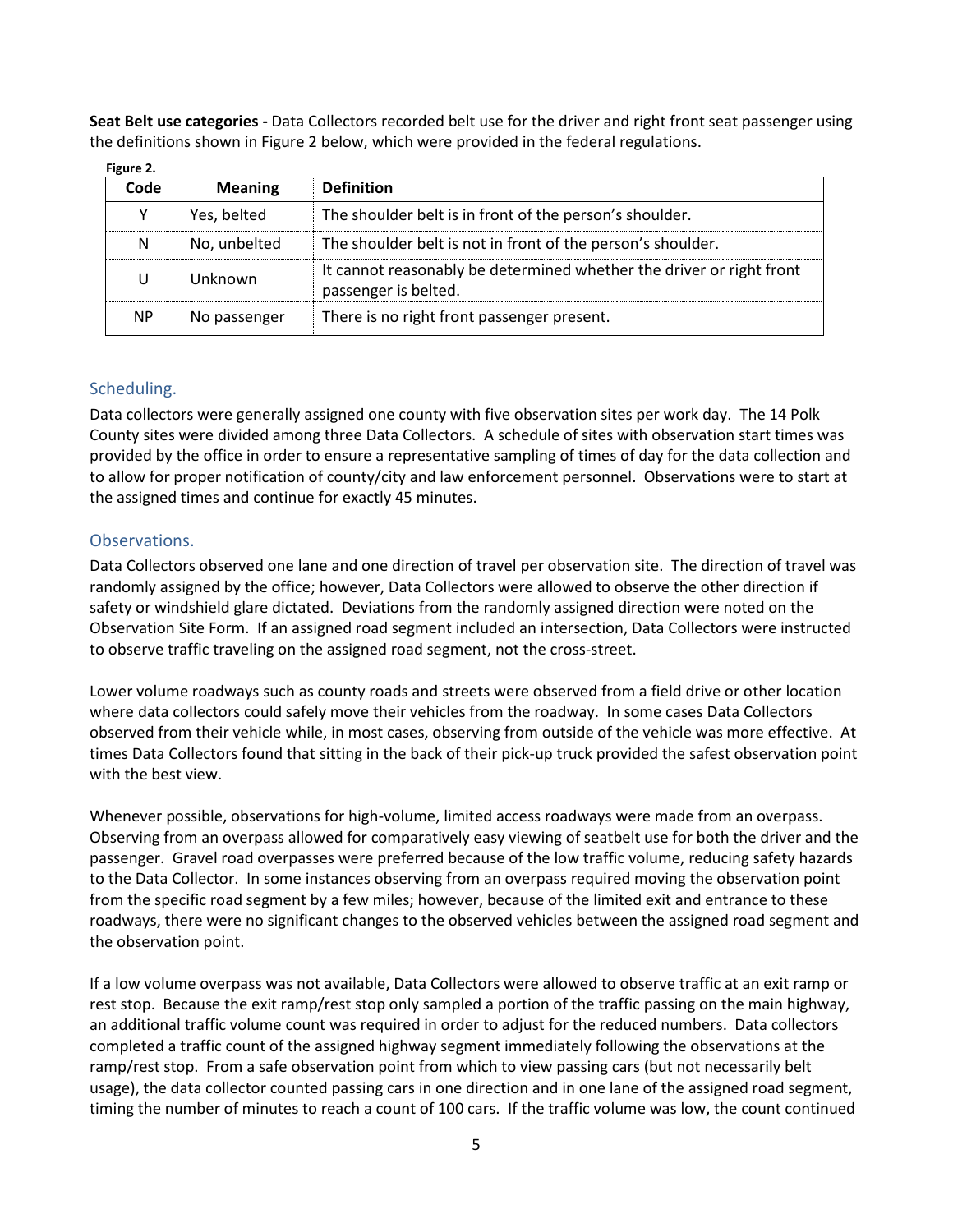for 15 minutes, at which point the data collector recorded the number of cars observed in a 15 minute time frame. This traffic count information was recorded on the Observation Site Form and was used to adjust the seat belt usage observation data when observations were made away from the selected road segment at a rest stop or exit ramp. Five rest stop sites were used in 2018.

# Alternate Sites.

If unexpected construction or difficulty in locating a useable and safe place to observe required the Data collector to deviate farther than 2 miles (or more than one block in city situations) from the selected road segment, he/she was instructed to call the office before proceeding and to note the location as an alternate site on the Observation Site form. For the 2018 data collection, there were no new alternate sites needed unexpectedly.

# Rescheduling.

If an assigned road segment was temporarily unavailable due to a traffic accident or inclement weather, data collection was to be rescheduled another week for the same time and day of the week. There were several days with rain, thunderstorms, and/or tornado warnings during the observation week; as a result, nine sites were postponed and rescheduled due to inclement weather. Sites were rescheduled for similar days/times of day to ensure that the established balance of days and times was appropriately observed throughout the data collection period.

# Results

Data collection for 2018 occurred from Thursday, June 7 through Tuesday, June 19, 2018. The 2018 seat belt use data collection resulted in the observation of **13,244 passenger vehicles**, with a right front seat passenger in 5,212 of those vehicles, for a total of **18,456 potential observations** of belt use. Of these 18,456 potential observations, there were 12,469 drivers and 4,743 right front passengers who were observed to be wearing seat belts (total 17,212 seat belt users). Seat belts were not worn by 538 drivers and 346 right front passengers (total 884 unbelted). Data collectors were unable to observe the seat belt use of 237 drivers and 123 passengers (total 360 unknown use). The **unknown use, or "nonresponse rate," is .0195 or 1.95%**. This is well within the range allowed by federal regulations, which require the nonresponse rate to be below 10%.

The number of observations in 2018 is 635 fewer than in 2017, which represents a decrease of 3.3%. The number of observations varies from year to year in part because sites are intentionally observed on different days of the week and times of day as much as is practical. Federal regulations require a minimum of 7500 observations, and the 2018 total of 13,244 passenger vehicles with 18,456 observed occupants far exceeds the minimum requirement.

Ten quality control checks were completed in 2018. Each of the five primary data collectors was observed by a quality control monitor at two unannounced sites to ensure compliance with project protocols. This comprises 12% of the sites (10 out of 84), which exceeds the minimum of 5% required by federal regulations. No problems were identified through these quality control checks

Federal regulations require the calculation of seat belt use to be conducted with weighted data as described in the approved survey plan. Data weighting was completed by Dr. Emily Berg, Assistant Professor of Statistics at Iowa State University. Based on the weighted data, **Iowa's overall seat belt use rate for 2018 is 93.9%**, with an **estimated standard error of .59% (± 1%)**. Weighted seat belt use rates since 2012 are shown in Figure 3 below.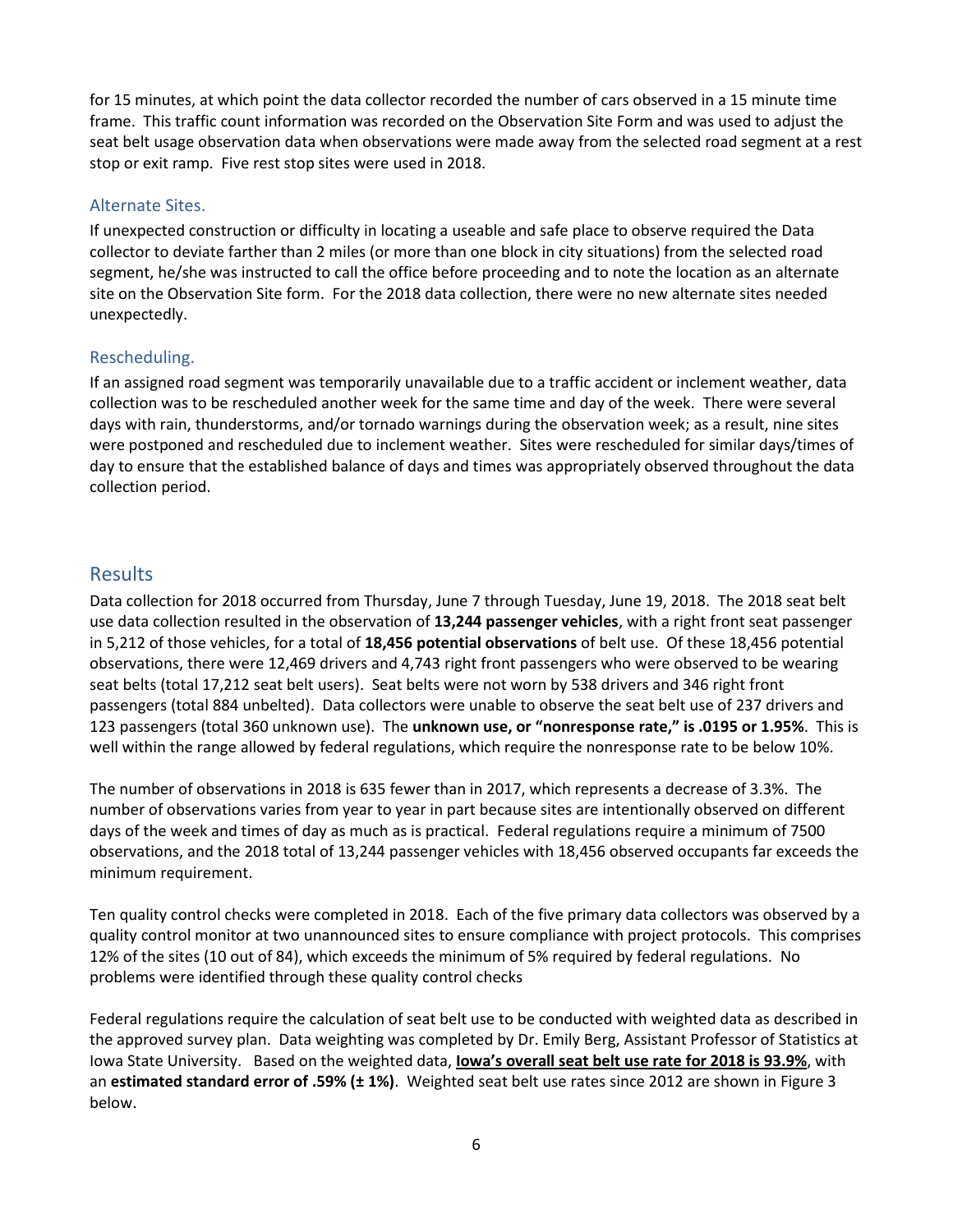### **Figure 3. Iowa's Annual Weighted Seat Belt Use Rate, 2012-2018.**

| 2018   | 2017  | 2016  | 2015  | 2014  | 2013  | 2012  |
|--------|-------|-------|-------|-------|-------|-------|
| 93.9%, | 91.4% | 93.8% | 93.0% | 92.8% | 91.9% | 92.4% |

Figure 4 below shows that the highest rate of seat belt use in 2018 is on primary roads, i.e., interstates, while the lowest rate is on local roads.

| <b>Road Type</b>   | <b>Iowa 2018 Estimated</b><br><b>Seat Belt Use</b> | <b>Iowa 2018 Estimated</b><br><b>Standard Error (%)</b> |
|--------------------|----------------------------------------------------|---------------------------------------------------------|
| l ocal             | 92.4%                                              | 1.25                                                    |
| Secondary          | 93.7%                                              | 0.88                                                    |
| Primary            | 95.4%                                              | 0.56                                                    |
| <b>State-level</b> | 93.9%                                              | N.59                                                    |

**Figure 4. Iowa's 2018 Seat Belt Use Rate and Standard Error.**

# Tables and Appendices

Table 1 lists the 84 observation sites with selected characteristics and the number of belted drivers and right front passengers.

Tables 2 and 3 show the seat belt use of drivers and passengers by county. Table 2 contains the number or count of each category of belt use by drivers, passengers, and total for each sampled county. Table 3 contains two types of unweighted percentages of belt use for drivers, passengers, and combined total for each county. The "% of Total Belted" is the percent of the total number of persons (both drivers and passengers) who were belted. The "% of Known Belted" removes the persons with unknown belt use from the base number, so it becomes the percent of persons with known seat belt status who were belted. Note that these percentages are unweighted and the state-wide seat belt use percentage is slightly different than the weighted seat belt use percentage required by federal regulations for reporting. Nevertheless the unweighted percentages in Table 3 enable legitimate comparisons between seat belt users/nonusers and between counties.

Tables 4 and 5 show the seat belt use of drivers and passengers by road type. Table 4 contains the number in each category and Table 5 contains unweighted percentages. Federal regulations required the new survey plan to classify road types as primary (including interstates), secondary, and local.

Table 6 contains seat belt use of drivers and passengers by day of the week and road type. The percentages included in the table are unweighted.

Table 7 contains seat belt use of drivers and passengers by time of day and road type. The percentages included in the table are unweighted.

Table 8 contains sample weights for each observation site as well as seat belt use for drivers and passengers (number or count). This information is used for Part B reporting purposes.

Appendix A. Observation Site Form Appendix B. Observation Tally Form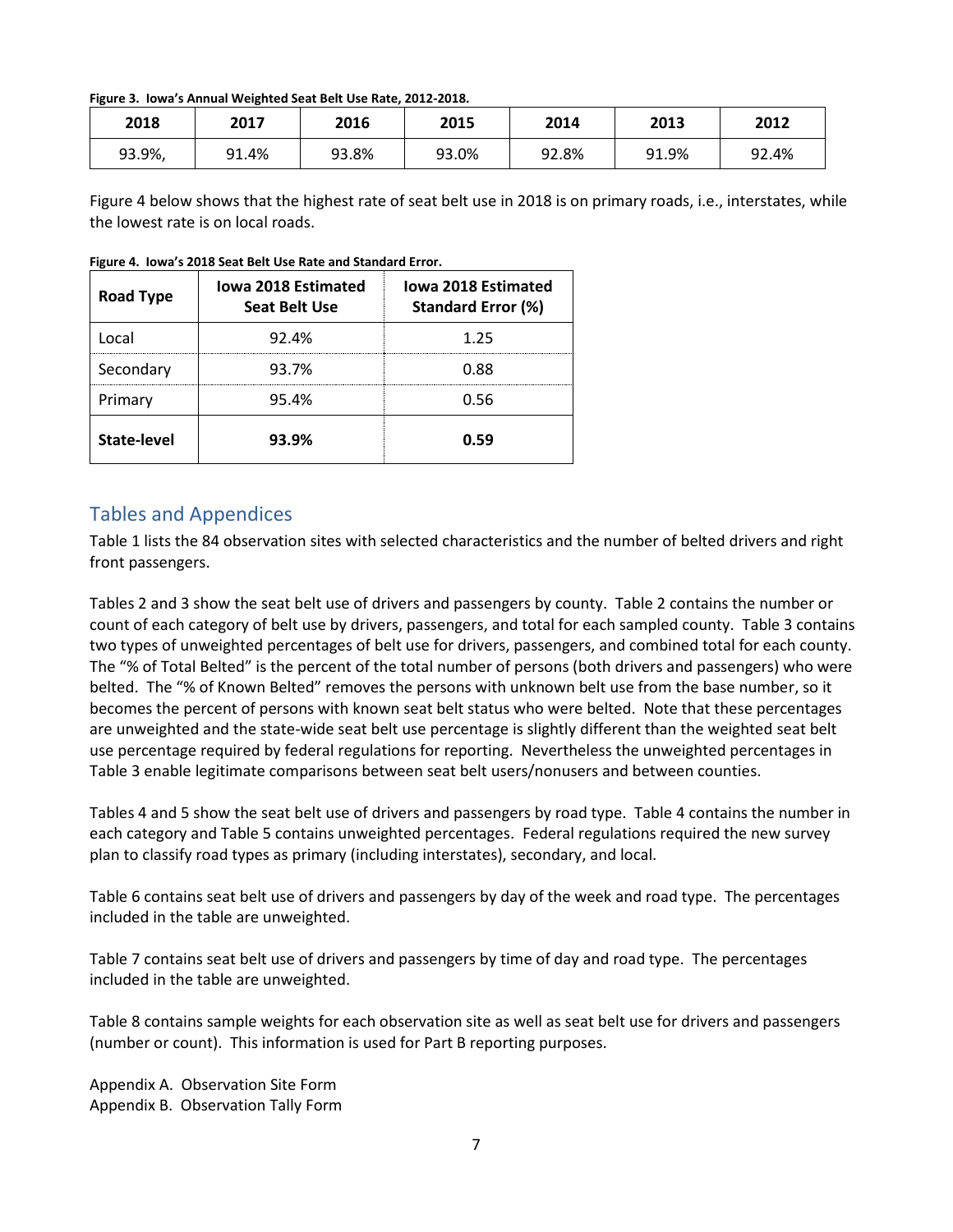# **Table 1. 2018 Seat Belt Usage**

|                |                   |                  |                         |                    |              |                   |           |                | <b>Right Front</b> | <b>Right Front</b> |
|----------------|-------------------|------------------|-------------------------|--------------------|--------------|-------------------|-----------|----------------|--------------------|--------------------|
|                |                   |                  |                         | Road               |              |                   | Vehicle   | <b>Drivers</b> | Passenger          | Passenger          |
| No             | County            | <b>MSLINK</b>    | Location                | <b>Type</b>        | Day          | <b>Start Time</b> | Count     | <b>Belted</b>  | Count              | <b>Belted</b>      |
| $\mathbf{1}$   | Allamakee         | 4235             | <b>IOWA 76</b>          | Secondary          | Friday       | 11:28 AM          | 19        | 16             | 3                  | $\overline{2}$     |
| $\overline{2}$ | Allamakee         | 3960             | IOWA 9                  | Secondary          | Friday       | 1:28 PM           | 57        | 50             | 13                 | 12                 |
| 3              | Allamakee         | 3913             | Iowa 9/Rossville Rd     | Secondary          | Friday       | 2:40 PM           | 112       | 99             | 33                 | 26                 |
| 4              | Allamakee         | 4521             | Forest Mills Rd         | Secondary          | Friday       | 3:47 PM           | 18        | 15             | $\overline{7}$     | 6                  |
| 5              | Allamakee         | 4246             | HWY 364/X52             | Secondary          | Friday       | 5:14 PM           | 62        | 56             | 26                 | 23                 |
| 6              | <b>Black Hawk</b> | 19383            | W Airline Hwy           | Local              | Sun          | 10:00 AM          | 80        | 76             | 38                 | 35                 |
| 7              | <b>Black Hawk</b> | 20322            | Lafayette St.           | Local              | Sun          | 11:10 AM          | 11        | 10             | 4                  | 4                  |
| 8              | <b>Black Hawk</b> | 14933            | <b>US 20</b>            | Secondary          | Sun          | 12:20 PM          | 322       | 303            | 186                | 172                |
| 9              | <b>Black Hawk</b> | 14762            | 1380                    | Primary            | Sun          | 1:50 PM           | 232       | 220            | 130                | 116                |
| 10             | <b>Black Hawk</b> | 15023            | Hudson Rd.              | Secondary          | Sun          | 3:30 PM           | 103       | 93             | 50                 | 45                 |
| 11             | Cerro Gordo       | 46024            | 190TH ST                | Secondary          | Thurs        | 8:30 AM           | 8         | 5              | $\overline{2}$     | $\overline{2}$     |
| 12             | Cerro Gordo       | 45722            | S Federal Ave.          | Secondary          | Thurs        | 9:45 AM           | 89        | 80             | 15                 | 13                 |
| 13             | Cerro Gordo       | 47140            | 1ST ST NW               | Local              | Thurs        | 10:50 AM          | 97        | 90             | 19                 | 14                 |
| 14             | Cerro Gordo       | 45427            | 135                     | Primary            | Thurs        | 12:30 PM          | 280       | 275            | 131                | 119                |
| 15             | Cerro Gordo       | 45409            | 135                     | Primary            | Thurs        | 1:45 PM           | 239       | 222            | 107                | 94                 |
| 16             | Clayton           | 57598            | <b>US 18</b>            | Secondary          | Sat          | 8:13 AM           | 114       | 103            | 47                 | 42                 |
| 17             | Clayton           | 57848            | <b>IOWA 13</b>          | Secondary          | Sat          | 9:35 AM           | 62        | 58             | 22                 | 20                 |
| 18             | Clayton           | 57842            | <b>IOWA 13</b>          | Secondary          | Sat          | 10:41 AM          | 118       | 110            | 69                 | 66                 |
| 19             | Clayton           | 58386            | Littleport Rd           | Secondary          | Sat          | 12:42 PM          | 12        | 12             | 5                  | 4                  |
| 20             | Clayton           | 57789            | IOWA 13/Elkader St      | Secondary          | Sat          | 2:00 PM           | 84        | 73             | 38                 | 35                 |
| 21             | Franklin          | 97664            | 135                     | Primary            | Fri          | 7:30 AM           | 145       | 138            | 56                 | 54                 |
| 22             | Franklin          | 97666            | 135                     | Primary            | Fri          | 8:55 AM           | 225       | 224            | 130                | 118                |
| 23             | Franklin          | 97686            | 135                     | Primary            | Fri          | 10:30 AM          | 230       | 228            | 126                | 118                |
| 24             | Franklin          | 97753            | <b>US 65</b>            | Secondary          | Fri          | 12:00 PM          | 70        | 64             | 27                 | 22                 |
| 25             | Franklin          | 97955            | Vine Ave                |                    | Fri          | 1:15 PM           | 6         | 6              | 0                  | 0                  |
|                |                   |                  |                         | Secondary          |              |                   |           |                | 13                 |                    |
| 26<br>27       | Harrison          | 331806<br>116865 | 129<br>129              | Primary<br>Primary | Sat          | 7:45 AM           | 24<br>265 | 21<br>244      | 158                | 11<br>145          |
|                | Harrison          |                  |                         |                    | Sat          | 9:20 AM           |           |                |                    |                    |
| 28             | Harrison          | 116946           | 129                     | Primary            | Sat          | 10:45 AM          | 280       | 267            | 197                | 174                |
| 29             | Harrison          | 118343           | Locust St               | Secondary          | Sat          | 12:45 PM          | 11        | $\overline{7}$ | 5                  | 4                  |
| 30             | Harrison          | 117168           | IOWA 44                 | Secondary          | Sat          | 2:20 PM           | 15        | 14             | 5                  | 5                  |
| 31             | Jefferson         | 138811           | Packwood Rd             | Secondary          | Mon          | 10:36 AM          | 19        | 17             | 8                  | 8                  |
| 32             | Jefferson         | 138218           | IOWA <sub>1</sub>       | Secondary          | Mon          | 11:50 AM          | 34        | 30             | 10                 | 8                  |
| 33             | Jefferson         | 138095           | W Burlington Ave.       | Secondary          | Mon          | 2:52 PM           | 331       | 299            | 75                 | 66                 |
| 34             | Jefferson         | 139125           | <b>W STONE AVE</b>      | Local              | Mon          | 1:55 PM           | 21        | 18             | 3                  | 3                  |
| 35             | Jefferson         | 323114           | <b>US 34</b>            | Secondary          | Mon          | 4:11 PM           | 157       | 145            | 42                 | 41                 |
| 36             | Johnson           | 140987           | <b>US 218</b>           | Secondary          | Tues         | 8:55 AM           | 284       | 275            | 119                | 112                |
| 37             | Johnson           | 141286           | Oak Crest Hill Rd NE    | Secondary          | Tues         | 10:10 AM          | 79        | 78             | 28                 | 28                 |
| 38             | Johnson           | 333258           | 1380                    | Primary            | Tues         | 11:55 AM          | 398       | 377            | 105                | 102                |
| 39             | Johnson           | 140631           | 180                     | Primary            | Tues         | 1:55 PM           | 419       | 395            | 107                | 103                |
| 40             | Johnson           | 143520           | S Madison St.           | Local              | Tues         | 3:08 PM           | 99        | 96             | 25                 | 22                 |
| 41             | Linn              | 159181           | <b>IOWA 13</b>          | Secondary          | <b>Thurs</b> | 9:19 AM           | 145       | 140            | 42                 | 42                 |
| 42             | Linn              | 159157           | <b>IOWA 13</b>          | Secondary          | Tues         | 11:33 AM          | 126       | 121            | 31                 | 30                 |
| 43             | Linn              | 163355           | Normandy Dr NE          | Local              | Tues         | 1:30 PM           | 4         | 4              | $\mathbf 0$        | 0                  |
| 44             | Linn              | 341551           | 1380                    | Primary            | Tues         | 2:45 PM           | 317       | 307            | 103                | 98                 |
| 45             | Linn              | 160653           | Wright Brothers SW      | Local              | Tues         | 4:10 PM           | 224       | 211            | 32                 | 30                 |
| 46             | Marshall          | 183837           | Zeller Ave              | Secondary          | Mon          | 10:45 AM          | 23        | 23             | 6                  | 5                  |
| 47             | Marshall          | 185108           | E State St.             | Local              | Mon          | 12:07 PM          | 52        | 45             | 11                 | $\overline{7}$     |
| 48             | Marshall          | 183738           | S Center St.            | Secondary          | Mon          | 2:05 PM           | 181       | 176            | 47                 | 41                 |
| 49             | Marshall          | 183538           | 240TH ST                | Secondary          | Mon          | 3:40 PM           | 309       | 302            | 88                 | 82                 |
| 50             | Marshall          | 336356           | 240TH ST                | Secondary          | Mon          | 4:47 PM           | 162       | 158            | 43                 | 38                 |
| 51             | Polk              | 218613           | NE 12 <sup>th</sup> Ave | Secondary          | Sun          | 7:25 AM           | 15        | 14             | 4                  | 4                  |
| 52             | Polk              | 215189           | 135                     | Primary            | Sat          | 5:00 PM           | 15        | 15             | $\overline{7}$     | $\overline{7}$     |
| 53             | Polk              | 319250           | 135                     | Primary            | Sun          | 10:35 AM          | 400       | 391            | 206                | 185                |
| 54             | Polk              | 216270           | NE 14TH ST              | Secondary          | Wed          | 2:12 PM           | 192       | 187            | 36                 | 36                 |
| 55             | Polk              | 223763           | 6TH AVE                 | Local              | Sat          | 3:43 PM           | 247       | 224            | 105                | 97                 |
| 56             | Polk              | 220551           | E Hartford Ave          | Local              | Wed          | 1:05 PM           | 109       | 104            | 18                 | 14                 |
| 57             | Polk              | 216087           | NE 14TH ST              | Secondary          | Wed          | 7:42 AM           | 266       | 246            | 32                 | 27                 |
| 58             | Polk              | 216414           | E Army Post Rd          | Local              | Wed          | 8:43 AM           | 217       | 195            | 37                 | 33                 |
| 59             | Polk              | 220874           | Greenwood Dr            | Local              | Wed          | 9:55 AM           | 5         | 4              | $\overline{2}$     | 2                  |
| 60             | Polk              | 222431           | 58TH ST                 | Local              | Wed          | 10:55 AM          | 3         | 3              | 0                  | 0                  |
| 61             | Polk              | 318107           | 135                     | Primary            | Wed          | 12:04 PM          | 515       | 484            | 135                | 127                |
| 62             | Polk              | 214995           | 135                     | Primary            | Sun          | 9:43 AM           | 384       | 376            | 182                | 165                |
| 63             | Polk              | 317872           | 135                     | Primary            | Sun          | 11:15 AM          | 474       | 466            | 245                | 227                |
| 64             | Polk              | 317252           | <b>IOWA 141</b>         | Secondary          | Sun          | 12:43 PM          | 260       | 254            | 148                | 142                |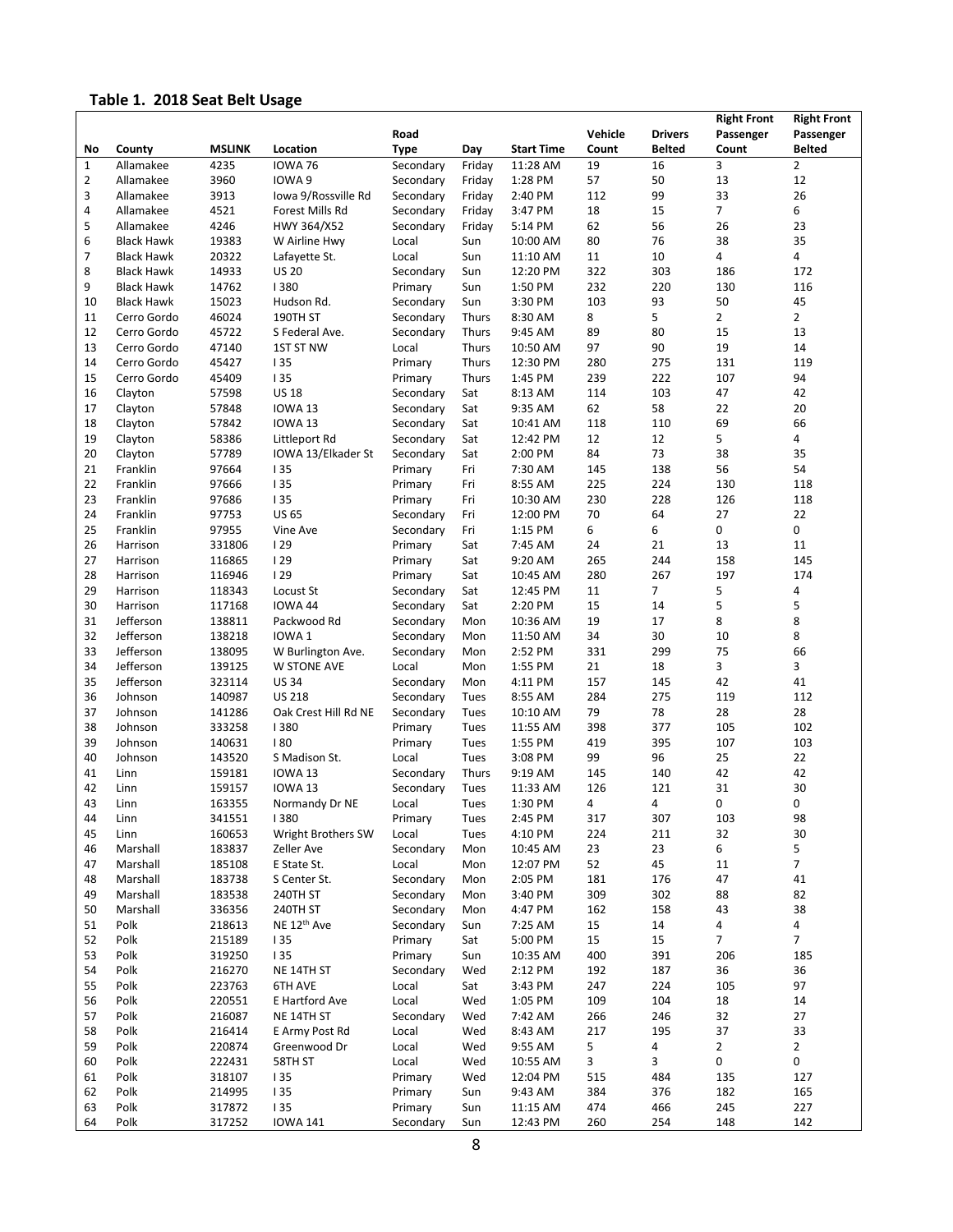|    |               |               |                     |           |              |                   |         |                | <b>Right Front</b> | <b>Right Front</b> |
|----|---------------|---------------|---------------------|-----------|--------------|-------------------|---------|----------------|--------------------|--------------------|
|    |               |               |                     | Road      |              |                   | Vehicle | <b>Drivers</b> | Passenger          | Passenger          |
| No | County        | <b>MSLINK</b> | Location            | Type      | Day          | <b>Start Time</b> | Count   | <b>Belted</b>  | Count              | <b>Belted</b>      |
| 65 | Pottawattamie | 229510        | <b>HWY 680</b>      | Primary   | Fri          | 10:35 AM          | 15      | 13             | 9                  | 8                  |
| 66 | Pottawattamie | 229263        | 180                 | Primary   | Fri          | 12:40 PM          | 210     | 186            | 77                 | 59                 |
| 67 | Pottawattamie | 229243        | 180                 | Primary   | Fri          | 2:15 PM           | 40      | 36             | 20                 | 17                 |
| 68 | Pottawattamie | 230312        | Railroad Hwy        | Secondary | Fri          | 3:25 PM           | 70      | 58             | 23                 | 19                 |
| 69 | Pottawattamie | 233270        | S 1ST ST            | Local     | Fri          | 4:45 PM           | 240     | 209            | 58                 | 44                 |
| 70 | Scott         | 242997        | 180                 | Primary   | <b>Thurs</b> | 8:07 AM           | 246     | 227            | 88                 | 85                 |
| 71 | Scott         | 243110        | 180                 | Primary   | Thurs        | 9:31 AM           | 56      | 51             | 30                 | 29                 |
| 72 | Scott         | 245937        | W Locust St         | Local     | Thurs        | 11:00 AM          | 243     | 223            | 69                 | 61                 |
| 73 | Scott         | 246372        | E 42ND ST           | Local     | <b>Thurs</b> | 1:04 PM           | 45      | 42             | 8                  | 8                  |
| 74 | Scott         | 243558        | US 61               | Secondary | Thurs        | 2:37 PM           | 354     | 334            | 81                 | 78                 |
| 75 | Woodbury      | 294873        | Florence Ave        | Local     | Sat          | 8:55 AM           | 20      | 17             | 6                  | 5                  |
| 76 | Woodbury      | 296162        | <b>Fairmount St</b> | Local     | Sat          | 11:00 AM          | 112     | 106            | 37                 | 34                 |
| 77 | Woodbury      | 292360        | Gordon Dr.          | Secondary | Sat          | 12:00 PM          | 245     | 224            | 105                | 96                 |
| 78 | Woodbury      | 292173        | Singing Hills Blvd  | Secondary | Sat          | 2:00 PM           | 188     | 175            | 91                 | 81                 |
| 79 | Woodbury      | 317734        | 129                 | Primary   | Sat          | 3:10 PM           | 248     | 201            | 116                | 92                 |
| 80 | Worth         | 298621        | Thrush Ave          | Secondary | Sat          | 9:45 AM           | 28      | 26             | 12                 | 11                 |
| 81 | Worth         | 298440        | 135                 | Primary   | Sat          | 11:15 AM          | 329     | 315            | 208                | 189                |
| 82 | Worth         | 298465        | 135                 | Primary   | Sat          | 1:15 PM           | 281     | 276            | 178                | 163                |
| 83 | Worth         | 298467        | 135                 | Primary   | Sat          | 2:35 PM           | 395     | 388            | 251                | 230                |
| 84 | Worth         | 299696        | Mallard Ave         | Secondary | Sat          | 3:55 PM           | 3       | 3              | $\mathbf{1}$       | 1                  |
|    | <b>TOTALS</b> |               |                     |           |              |                   | 13244   | 12469          | 5212               | 4743               |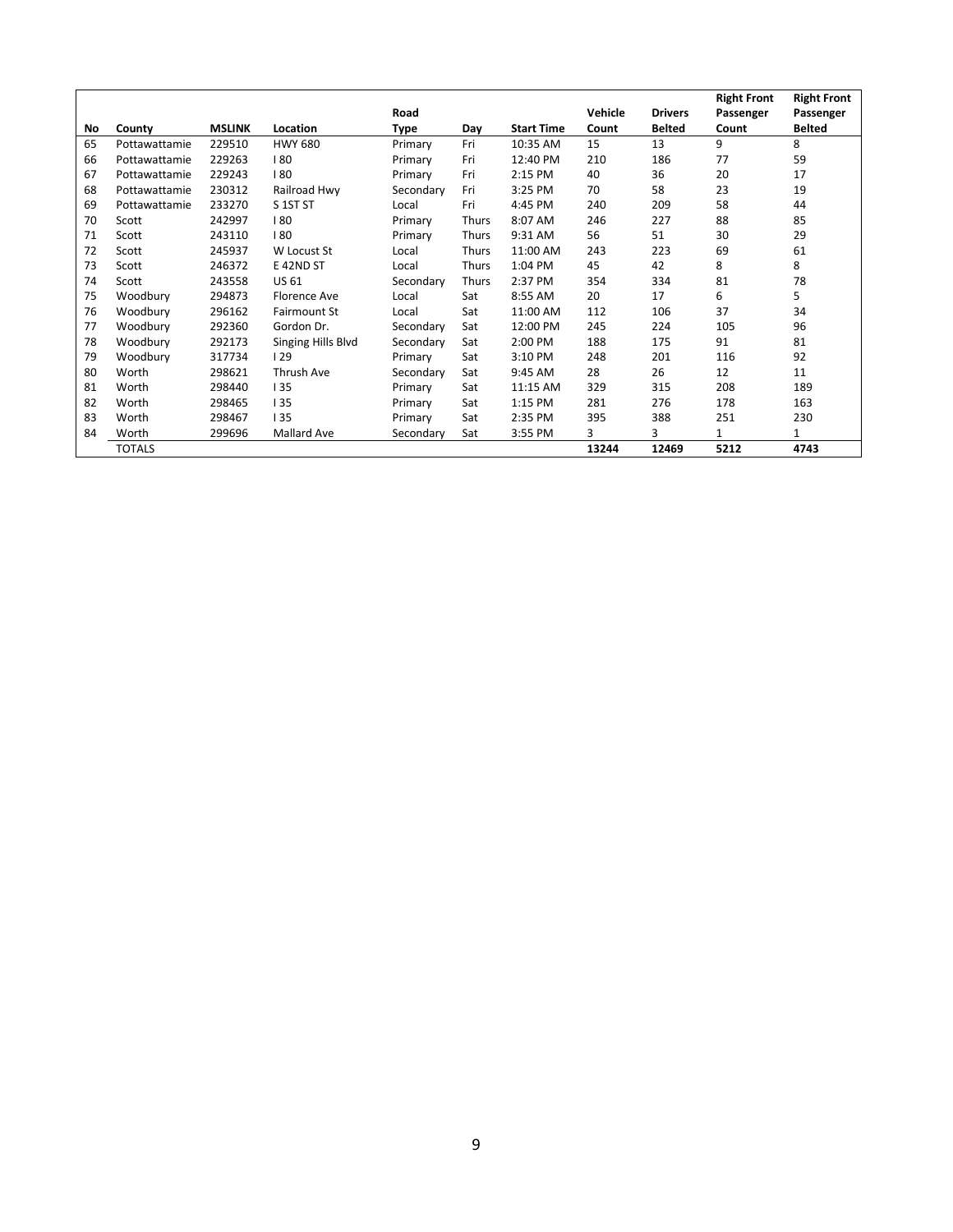|                   |              |               | <b>Drivers</b>              |              |              |               | <b>Right Front Passengers</b> |              |              |               | <b>TOTAL</b>                |              |
|-------------------|--------------|---------------|-----------------------------|--------------|--------------|---------------|-------------------------------|--------------|--------------|---------------|-----------------------------|--------------|
| County            | <b>Total</b> | <b>Belted</b> | <b>Not</b><br><b>Belted</b> | Un-<br>known | <b>Total</b> | <b>Belted</b> | <b>Not</b><br><b>Belted</b>   | Un-<br>known | <b>Total</b> | <b>Belted</b> | <b>Not</b><br><b>Belted</b> | Un-<br>known |
| Allamakee         | 268          | 236           | 19                          | 13           | 82           | 69            | 4                             | 9            | 350          | 305           | 23                          | 22           |
| <b>Black Hawk</b> | 748          | 702           | 34                          | 12           | 408          | 372           | 30                            | 6            | 1,156        | 1,074         | 64                          | 18           |
| Cerro Gordo       | 713          | 672           | 33                          | 8            | 274          | 242           | 30                            | 2            | 987          | 914           | 63                          | 10           |
| Clayton           | 390          | 356           | 17                          | 17           | 181          | 167           | 4                             | 10           | 571          | 523           | 21                          | 27           |
| Franklin          | 676          | 660           | 16                          | 0            | 339          | 312           | 23                            | 4            | 1015         | 972           | 39                          | 4            |
| Harrison          | 595          | 553           | 30                          | 12           | 378          | 339           | 29                            | 10           | 973          | 892           | 59                          | 22           |
| Jefferson         | 562          | 509           | 46                          | 7            | 138          | 126           | 12                            | 0            | 700          | 635           | 58                          | 7            |
| Johnson           | 1279         | 1221          | 38                          | 20           | 384          | 367           | 15                            | 2            | 1663         | 1588          | 53                          | 22           |
| Linn              | 816          | 783           | 27                          | 6            | 208          | 200           | 8                             | 0            | 1024         | 983           | 35                          | 6            |
| Marshall          | 727          | 704           | 22                          | $\mathbf{1}$ | 195          | 173           | 19                            | 3            | 922          | 877           | 41                          | 4            |
| Polk              | 3102         | 2963          | 79                          | 60           | 1157         | 1066          | 62                            | 29           | 4259         | 4.029         | 141                         | 89           |
| Pottawattamie     | 575          | 502           | 55                          | 18           | 187          | 147           | 23                            | 17           | 762          | 649           | 78                          | 35           |
| Scott             | 944          | 877           | 50                          | 17           | 276          | 261           | 11                            | 4            | 1220         | 1138          | 61                          | 21           |
| Woodbury          | 813          | 723           | 49                          | 41           | 355          | 308           | 28                            | 19           | 1168         | 1031          | 77                          | 60           |
| Worth             | 1036         | 1008          | 23                          | 5            | 650          | 594           | 48                            | 8            | 1686         | 1602          | 71                          | 13           |
| Total             | 13,244       | 12,469        | 538                         | 237          | 5,212        | 4,743         | 346                           | 123          | 18,456       | 17,212        | 884                         | 360          |

**Table 2. 2018 Driver and Passenger Seat Belt Use by County (n)**

**Table 3. 2018 Driver and Passenger Seat Belt Use by County (unweighted percentages)**

|                   |               | <b>Drivers</b> |               | <b>Right Front Passengers</b> |               | <b>TOTAL</b>  |
|-------------------|---------------|----------------|---------------|-------------------------------|---------------|---------------|
| County            | % of Total    | % of Known     | % of Total    | % of Known                    | % of Total    | % of Known    |
|                   | <b>Belted</b> | <b>Belted</b>  | <b>Belted</b> | <b>Belted</b>                 | <b>Belted</b> | <b>Belted</b> |
| Allamakee         | 88.1%         | 92.5%          | 84.1%         | 94.5%                         | 87.1%         | 93.0%         |
| <b>Black Hawk</b> | 93.9%         | 95.4%          | 91.2%         | 92.5%                         | 92.9%         | 94.4%         |
| Cerro Gordo       | 94.2%         | 95.3%          | 88.3%         | 89.0%                         | 92.6%         | 93.6%         |
| Clayton           | 91.3%         | 95.4%          | 92.3%         | 97.7%                         | 91.6%         | 96.1%         |
| Franklin          | 97.6%         | 97.6%          | 92.0%         | 93.1%                         | 95.8%         | 96.1%         |
| Harrison          | 92.9%         | 94.9%          | 89.7%         | 92.1%                         | 91.7%         | 93.8%         |
| Jefferson         | 90.6%         | 91.7%          | 91.3%         | 91.3%                         | 90.7%         | 91.6%         |
| Johnson           | 95.5%         | 97.0%          | 95.6%         | 96.1%                         | 95.5%         | 96.8%         |
| Linn              | 96.0%         | 96.7%          | 96.2%         | 96.2%                         | 96.0%         | 96.6%         |
| Marshall          | 96.8%         | 97.0%          | 88.7%         | 90.1%                         | 95.1%         | 95.5%         |
| Polk              | 95.5%         | 97.4%          | 92.1%         | 94.5%                         | 94.6%         | 96.6%         |
| Pottawattamie     | 87.3%         | 90.1%          | 78.6%         | 86.5%                         | 85.2%         | 89.3%         |
| Scott             | 92.9%         | 94.6%          | 94.6%         | 96.0%                         | 93.3%         | 94.9%         |
| Woodbury          | 88.9%         | 93.7%          | 86.8%         | 91.7%                         | 88.3%         | 93.1%         |
| Worth             | 97.3%         | 97.8%          | 91.4%         | 92.5%                         | 95.0%         | 95.8%         |
| Total             | 94.1%         | 95.9%          | 91.0%         | 93.2%                         | 93.3%         | 95.1%         |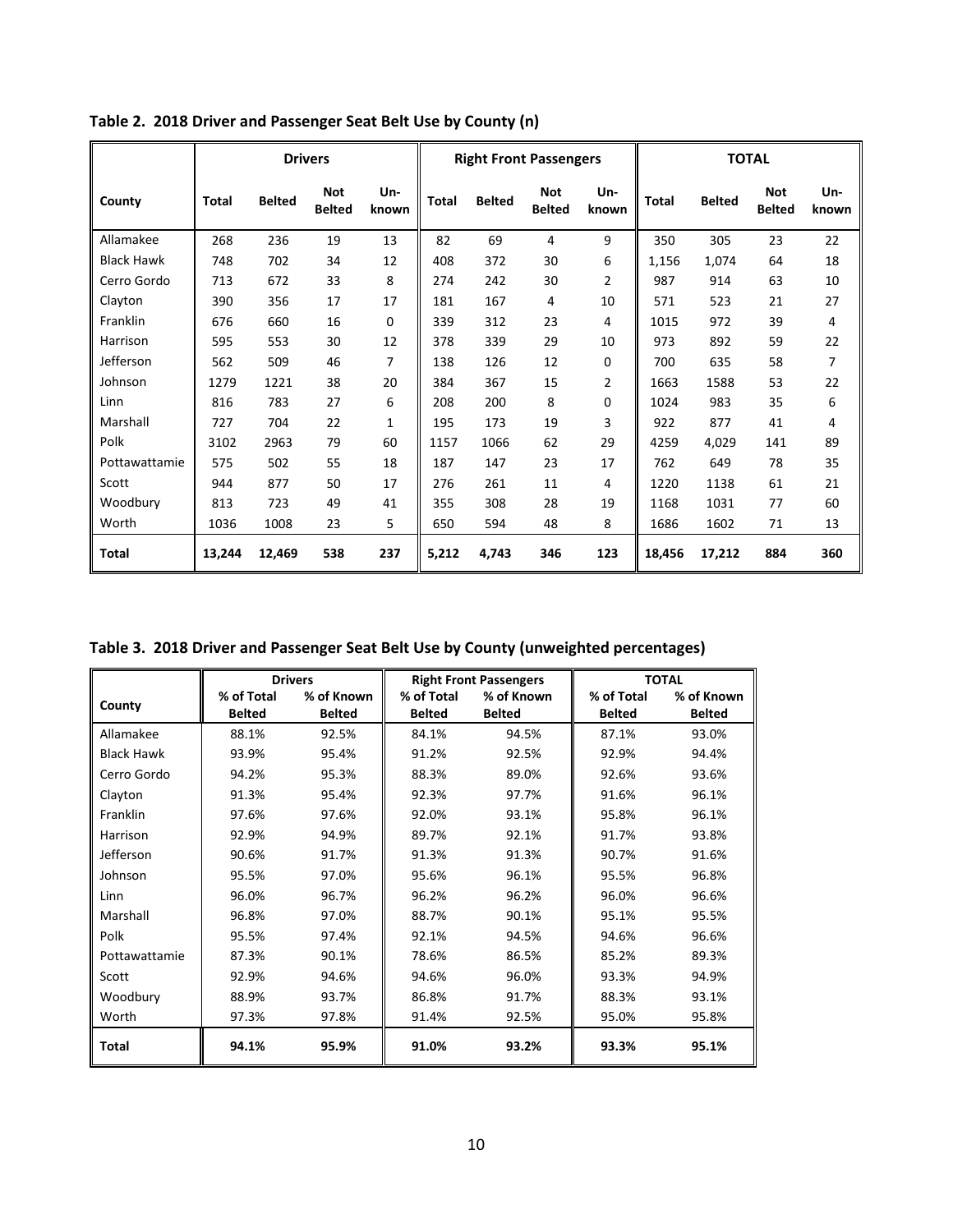|                  | <b>Drivers</b> |               |                             |              | <b>Right Front Passengers</b> |               |                             |              | Total  |               |                      |              |
|------------------|----------------|---------------|-----------------------------|--------------|-------------------------------|---------------|-----------------------------|--------------|--------|---------------|----------------------|--------------|
| <b>Road Type</b> | Total          | <b>Belted</b> | <b>Not</b><br><b>Belted</b> | Un-<br>Known | Total                         | <b>Belted</b> | <b>Not</b><br><b>Belted</b> | Un-<br>Known | Total  | <b>Belted</b> | Not<br><b>Belted</b> | Un-<br>Known |
| Local            | 1,829          | 1,677         | 130                         | 22           | 472                           | 413           | 42                          | 17           | 2,301  | 2,090         | 172                  | 39           |
| Primary          | 6,662          | 6,343         | 187                         | 132          | 3,115                         | 2,835         | 212                         | 68           | 9,777  | 9,178         | 399                  | 200          |
| Secondary        | 4,753          | 4.449         | 221                         | 83           | 1.625                         | 1,495         | 92                          | 38           | 6,378  | 5,944         | 313                  | 121          |
| <b>TOTAL</b>     | 13,244         | 12,469        | 538                         | 237          | 5,212                         | 4,743         | 346                         | 123          | 18,456 | 17,212        | 884                  | 360          |

**Table 4. 2018 Seat Belt Use by Road Type (n)**

**Table 5. 2018 Seat Belt Use by Road Type (unweighted percentages)**

|                  | <b>Drivers</b>              |                      |                             | <b>Right Front Passengers</b> | <b>TOTAL</b>                |                             |  |
|------------------|-----------------------------|----------------------|-----------------------------|-------------------------------|-----------------------------|-----------------------------|--|
| <b>Road Type</b> | % of Total<br><b>Belted</b> | % of Known<br>Belted | % of Total<br><b>Belted</b> | % of Known<br><b>Belted</b>   | % of Total<br><b>Belted</b> | % of Known<br><b>Belted</b> |  |
| Local            | 91.7%                       | 92.8%                | 87.5%                       | 90.8%                         | 90.8%                       | 92.4%                       |  |
| Primary          | 95.2%                       | 97.1%                | 91.0%                       | 93.0%                         | 93.9%                       | 95.8%                       |  |
| Secondary        | 93.6%                       | 95.3%                | 92.0%                       | 94.2%                         | 93.2%                       | 95.0%                       |  |
| <b>TOTAL</b>     | 94.1%                       | 95.9%                | 91.0%                       | 93.2%                         | 93.3%                       | 95.1%                       |  |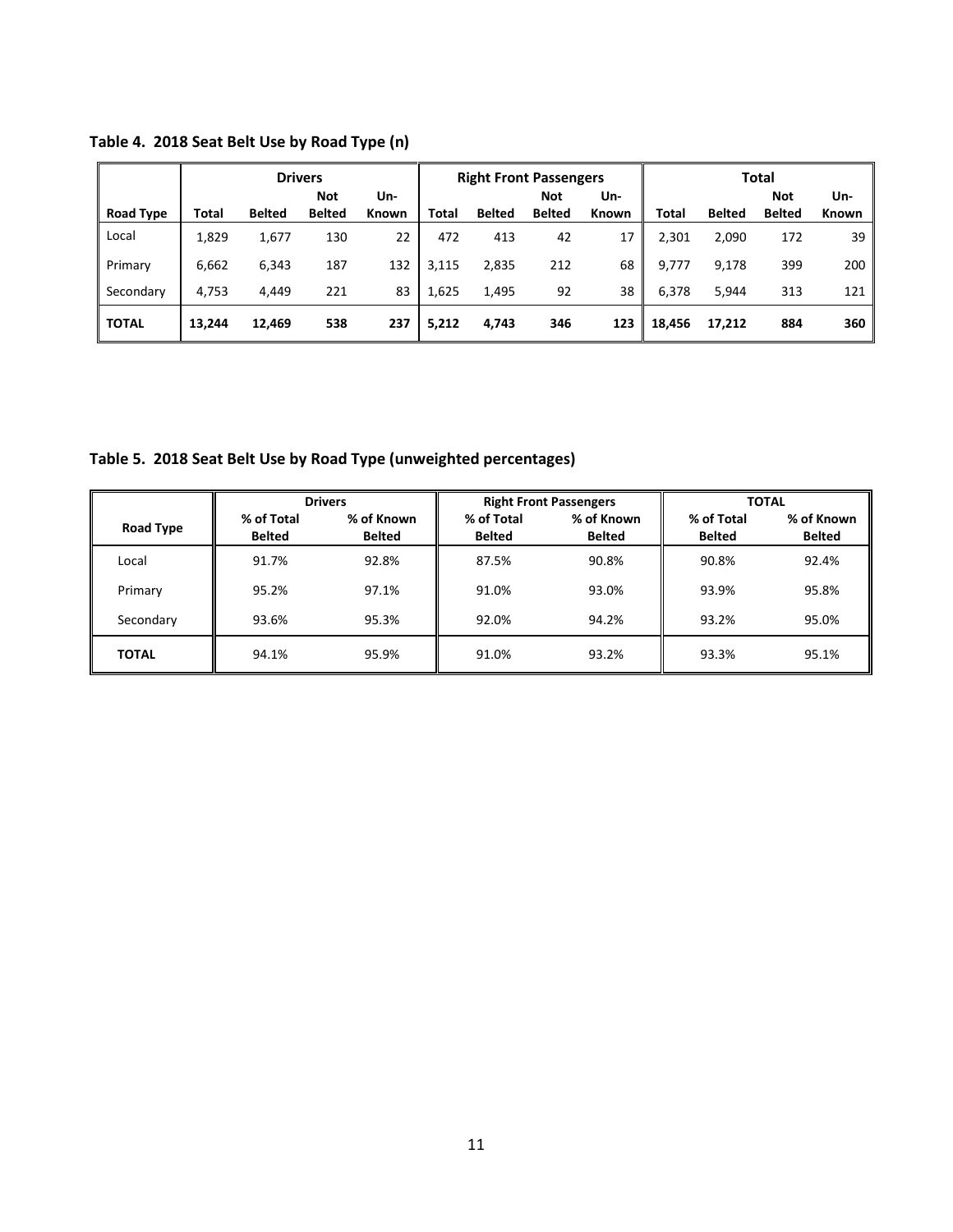|              | <b>Drivers</b><br><b>Belted</b> | <b>Total</b><br><b>Drivers</b> | Passengers<br><b>Belted</b> | <b>Total</b><br><b>Passengers</b> | % Drivers<br><b>Belted</b> | % Passengers<br><b>Belted</b> |
|--------------|---------------------------------|--------------------------------|-----------------------------|-----------------------------------|----------------------------|-------------------------------|
| Sunday       | 2594                            | 2679                           | 1326                        | 1445                              | 96.83%                     | 91.76%                        |
| Local        | 86                              | 91                             | 39                          | 42                                | 94.51%                     | 92.86%                        |
| Primary      | 1841                            | 1885                           | 923                         | 1014                              | 97.67%                     | 91.03%                        |
| Secondary    | 667                             | 703                            | 364                         | 389                               | 94.88%                     | 93.57%                        |
| Monday       | 1213                            | 1289                           | 299                         | 333                               | 94.10%                     | 89.79%                        |
| Local        | 63                              | 73                             | 10                          | 14                                | 86.30%                     | 71.43%                        |
| Primary      | $\mathbf 0$                     | $\Omega$                       | $\Omega$                    | 0                                 | 0.00%                      | 0.00%                         |
| Secondary    | 1150                            | 1216                           | 289                         | 319                               | 94.57%                     | 90.60%                        |
| Tuesday      | 1864                            | 1950                           | 525                         | 550                               | 95.59%                     | 95.45%                        |
| Local        | 311                             | 327                            | 52                          | 57                                | 95.11%                     | 91.23%                        |
| Primary      | 1079                            | 1134                           | 303                         | 315                               | 95.15%                     | 96.19%                        |
| Secondary    | 474                             | 489                            | 170                         | 178                               | 96.93%                     | 95.51%                        |
| Wednesday    | 1223                            | 1307                           | 239                         | 260                               | 93.57%                     | 91.92%                        |
| Local        | 306                             | 334                            | 49                          | 57                                | 91.62%                     | 85.96%                        |
| Primary      | 484                             | 515                            | 127                         | 135                               | 93.98%                     | 94.07%                        |
| Secondary    | 433                             | 458                            | 63                          | 68                                | 94.54%                     | 92.65%                        |
| Thursday     | 1689                            | 1802                           | 545                         | 592                               | 93.73%                     | 92.06%                        |
| Local        | 355                             | 385                            | 83                          | 96                                | 92.21%                     | 86.46%                        |
| Primary      | 775                             | 821                            | 327                         | 356                               | 94.40%                     | 91.85%                        |
| Secondary    | 559                             | 596                            | 135                         | 140                               | 93.79%                     | 96.43%                        |
| Friday       | 1398                            | 1519                           | 528                         | 608                               | 92.03%                     | 86.84%                        |
| Local        | 209                             | 240                            | 44                          | 58                                | 87.08%                     | 75.86%                        |
| Primary      | 825                             | 865                            | 374                         | 418                               | 95.38%                     | 89.47%                        |
| Secondary    | 364                             | 414                            | 110                         | 132                               | 87.92%                     | 83.33%                        |
| Saturday     | 2488                            | 2698                           | 1281                        | 1424                              | 92.22%                     | 89.96%                        |
| Local        | 347                             | 379                            | 136                         | 148                               | 91.56%                     | 91.89%                        |
| Primary      | 1339                            | 1442                           | 781                         | 877                               | 92.86%                     | 89.05%                        |
| Secondary    | 802                             | 877                            | 364                         | 399                               | 91.45%                     | 91.23%                        |
| <b>Total</b> | 12469                           | 13244                          | 4743                        | 5212                              | 94.15%                     | 91.00%                        |

**Table 6. 2018 Driver and Passenger Seat Belt Use by Day of Week and Road Type (n & unweighted %)**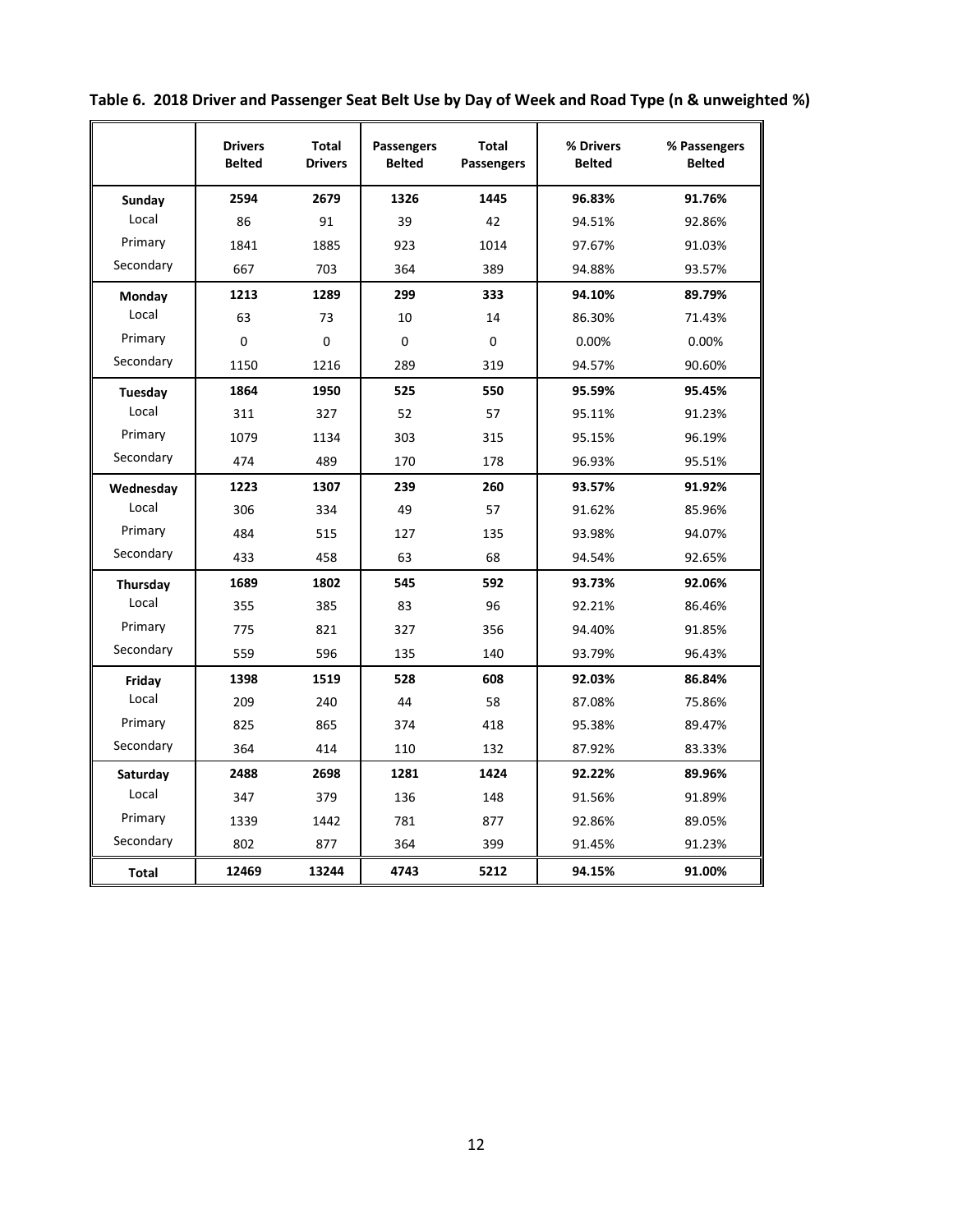|                | <b>Drivers</b><br><b>Belted</b> | Total<br><b>Drivers</b> | Passengers<br><b>Belted</b> | <b>Total</b><br>Passengers | % Drivers<br><b>Belted</b> | % Passengers<br><b>Belted</b> |
|----------------|---------------------------------|-------------------------|-----------------------------|----------------------------|----------------------------|-------------------------------|
| 7AM to 759AM   | 208                             | 223                     | 54                          | 58                         | 93.3%                      | 93.1%                         |
| Local          | $\mathbf 0$                     | $\mathbf 0$             | $\mathbf 0$                 | $\mathbf 0$                |                            |                               |
| Primary        | 99                              | 105                     | 40                          | 42                         | 94.3%                      | 95.2%                         |
| Secondary      | 109                             | 118                     | 14                          | 16                         | 92.4%                      | 87.5%                         |
| 8AM to 859AM   | 675                             | 733                     | 209                         | 226                        | 92.1%                      | 92.5%                         |
| Local          | 75                              | 84                      | 13                          | 14                         | 89.3%                      | 92.9%                         |
| Primary        | 312                             | 335                     | 123                         | 130                        | 93.1%                      | 94.6%                         |
| Secondary      | 288                             | 314                     | 73                          | 82                         | 91.7%                      | 89.0%                         |
| 9AM to 959AM   | 1294                            | 1359                    | 553                         | 599                        | 95.2%                      | 92.3%                         |
| Local          | 137                             | 154                     | 25                          | 28                         | 89.0%                      | 89.3%                         |
| Primary        | 716                             | 744                     | 370                         | 405                        | 96.2%                      | 91.4%                         |
| Secondary      | 441                             | 461                     | 158                         | 166                        | 95.7%                      | 95.2%                         |
| 10AM to 1059AM | 1075                            | 1121                    | 482                         | 526                        | 95.9%                      | 91.6%                         |
| Local          | 206                             | 218                     | 74                          | 81                         | 94.5%                      | 91.4%                         |
| Primary        | 619                             | 638                     | 318                         | 350                        | 97.0%                      | 90.9%                         |
| Secondary      | 250                             | 265                     | 90                          | 95                         | 94.3%                      | 94.7%                         |
| 11AM to 1159AM | 1964                            | 2061                    | 907                         | 997                        | 95.3%                      | 91.0%                         |
| Local          | 306                             | 332                     | 76                          | 88                         | 92.2%                      | 86.4%                         |
| Primary        | 1256                            | 1295                    | 669                         | 733                        | 97.0%                      | 91.3%                         |
| Secondary      | 402                             | 434                     | 162                         | 176                        | 92.6%                      | 92.0%                         |
| 12PM to 1259PM | 1643                            | 1746                    | 580                         | 634                        | 94.1%                      | 91.5%                         |
| Local          | 45                              | 52                      | $\overline{7}$              | 11                         | 86.5%                      | 63.6%                         |
| Primary        | 1085                            | 1149                    | 323                         | 350                        | 94.4%                      | 92.3%                         |
| Secondary      | 513                             | 545                     | 250                         | 273                        | 94.1%                      | 91.6%                         |
| 1PM to 159PM   | 1209                            | 1275                    | 528                         | 586                        | 94.8%                      | 90.1%                         |
| Local          | 151                             | 159                     | 22                          | 26                         | 95.0%                      | 84.6%                         |
| Primary        | 638                             | 669                     | 304                         | 341                        | 95.4%                      | 89.1%                         |
| Secondary      | 420                             | 447                     | 202                         | 219                        | 94.0%                      | 92.2%                         |
| 2PM to 259PM   | 1930                            | 2068                    | 680                         | 753                        | 93.3%                      | 90.3%                         |
| Local          | 17                              | 20                      | 3                           | 3                          | 85.0%                      | 100.0%                        |
| Primary        | 1181                            | 1270                    | 493                         | 551                        | 93.0%                      | 89.5%                         |
| Secondary      | 732                             | 778                     | 184                         | 199                        | 94.1%                      | 92.5%                         |
| 3PM to 359PM   | 1313                            | 1407                    | 437                         | 483                        | 93.3%                      | 90.5%                         |
| Local          | 181                             | 192                     | 59                          | 65                         | 94.3%                      | 90.8%                         |
| Primary        | 422                             | 442                     | 188                         | 206                        | 95.5%                      | 91.3%                         |
| Secondary      | 710                             | 773                     | 190                         | 212                        | 91.8%                      | 89.6%                         |
| 4PM to 459PM   | 836                             | 899                     | 227                         | 248                        | 93.0%                      | 91.5%                         |
| Local          | 420                             | 458                     | 105                         | 117                        | 91.7%                      | 89.7%                         |
| Primary        | 0                               | 0                       | $\pmb{0}$                   | $\mathsf 0$                |                            | $\overline{\phantom{a}}$      |
| Secondary      | 416                             | 441                     | 122                         | 131                        | 94.3%                      | 93.1%                         |
| 5PM to 559PM   | 322                             | 352                     | 86                          | 102                        | 91.5%                      | 84.3%                         |
| Local          | 139                             | 160                     | 29                          | 39                         | 86.9%                      | 74.4%                         |
| Primary        | 15                              | 15                      | $\overline{7}$              | $\overline{7}$             | 100.0%                     | 100.0%                        |
| Secondary      | 168                             | 177                     | 50                          | 56                         | 94.9%                      | 89.3%                         |
| Total          | 12,469                          | 13,244                  | 4743                        | 5212                       | 94.1%                      | 91.0%                         |

**Table 7. Driver and Passenger Seat Belt Use by Time of Day and Road Type (n & unweighted %)**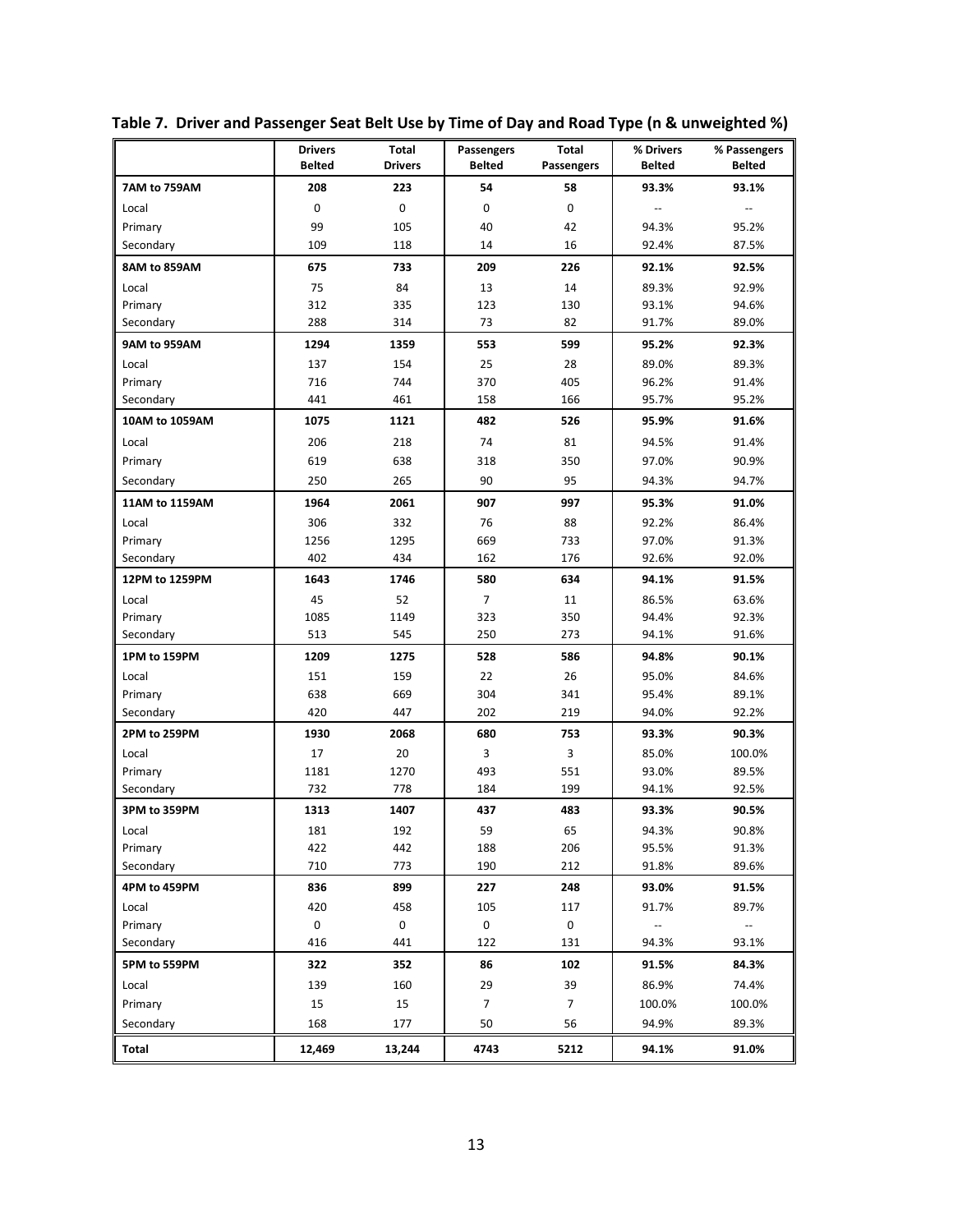| Site<br>ID | <b>Site</b><br><b>Type</b> | <b>Date</b><br>Observed | Sample<br>Weight | <b>Number</b><br>of<br><b>Drivers</b> | Number of<br>Front<br><b>Passengers</b> | Number of<br><b>Occupants</b><br><b>Belted</b> | Number of<br><b>Occupants</b><br><b>Unbelted</b> | <b>Number of</b><br><b>Occupants</b><br><b>Unknown Belt</b><br>Use |
|------------|----------------------------|-------------------------|------------------|---------------------------------------|-----------------------------------------|------------------------------------------------|--------------------------------------------------|--------------------------------------------------------------------|
| 201        | Original                   | 6/08/2018               | 2330.68          | 19                                    | 3                                       | 18                                             | $\overline{2}$                                   | $\overline{2}$                                                     |
| 202        | Original                   | 6/08/2018               | 1719.89          | 57                                    | 13                                      | 62                                             | $\sqrt{4}$                                       | 4                                                                  |
| 203        | Original                   | 6/08/2018               | 282.03           | 112                                   | 33                                      | 125                                            | 10                                               | 10                                                                 |
| 204        | Original                   | 6/08/2018               | 3423.12          | 18                                    | $\overline{7}$                          | 21                                             | 3                                                | $\mathbf{1}$                                                       |
| 205        | Original                   | 6/08/2018               | 8343.15          | 62                                    | 26                                      | 79                                             | 4                                                | 5                                                                  |
| 206        | Original                   | 6/17/2018               | 307.13           | 80                                    | 38                                      | 111                                            | 5                                                | $\overline{2}$                                                     |
| 207        | Original                   | 6/17/2018               | 4732.98          | 11                                    | 4                                       | 14                                             | 1                                                | 0                                                                  |
| 208        | Original                   | 6/17/2018               | 33.41            | 322                                   | 186                                     | 475                                            | 24                                               | 9                                                                  |
| 209        | Original                   | 6/17/2018               | 34.02            | 232                                   | 130                                     | 336                                            | 22                                               | 4                                                                  |
| 210        | Original                   | 6/17/2018               | 547.53           | 103                                   | 50                                      | 138                                            | 12                                               | 3                                                                  |
| 211        | Original                   | 6/14/2018               | 2990.25          | 8                                     | $\overline{2}$                          | $\overline{7}$                                 | 3                                                | 0                                                                  |
| 212        | Original                   | 6/14/2018               | 263.27           | 89                                    | 15                                      | 93                                             | 9                                                | $\overline{2}$                                                     |
| 213        | Original                   | 6/14/2018               | 8379.34          | 97                                    | 19                                      | 104                                            | 12                                               | 0                                                                  |
| 214        | Original                   | 6/14/2018               | 45.81            | 280                                   | 131                                     | 394                                            | 16                                               | $\mathbf{1}$                                                       |
| 215        | Original                   | 6/14/2018               | 46.15            | 239                                   | 107                                     | 316                                            | 23                                               | 7                                                                  |
| 216        | Original                   | 6/09/2018               | 1650.21          | 114                                   | 47                                      | 145                                            | 7                                                | 9                                                                  |
| 217        | Original                   | 6/09/2018               | 1007.35          | 62                                    | 22                                      | 78                                             | 4                                                | $\mathbf{2}$                                                       |
| 218        | Original                   | 6/09/2018               | 697.67           | 118                                   | 69                                      | 176                                            | 2                                                | 9                                                                  |
| 219        | Original                   | 6/09/2018               | 1391.32          | 12                                    | 5                                       | 16                                             | $\mathbf 1$                                      | 0                                                                  |
| 220        | Original                   | 6/09/2018               | 715.92           | 84                                    | 38                                      | 108                                            | 7                                                | 7                                                                  |
| 221        | Original                   | 6/15/2018               | 77.27            | 145                                   | 56                                      | 192                                            | 9                                                | 0                                                                  |
| 222        | Original                   | 6/15/2018               | 57.98            | 225                                   | 130                                     | 342                                            | 12                                               | $\mathbf{1}$                                                       |
| 223        | Original                   | 6/15/2018               | 60.93            | 230                                   | 126                                     | 346                                            | 8                                                | $\mathbf{2}$                                                       |
| 224        | Original                   | 6/15/2018               | 394.09           | 70                                    | 27                                      | 86                                             | 10                                               | $\mathbf{1}$                                                       |
| 225        | Original                   | 6/15/2018               | 6893.71          | 6                                     | 0                                       | 6                                              | 0                                                | 0                                                                  |
| 226        | Original                   | 6/09/2018               | 275.10           | 24                                    | 13                                      | 32                                             | 3                                                | $\overline{2}$                                                     |
| 227        | Original                   | 6/09/2018               | 510.90           | 265                                   | 158                                     | 389                                            | 23                                               | 11                                                                 |
| 228        | Original                   | 6/09/2018               | 46.89            | 280                                   | 197                                     | 441                                            | 28                                               | 8                                                                  |
| 229        | Original                   | 6/09/2018               | 19412.42         | $11\,$                                | 5                                       | $11\,$                                         | 4                                                | $\mathbf 1$                                                        |
| 230        | Original                   | 6/09/2018               | 2050.40          | 15                                    | 5                                       | 19                                             | 1                                                | 0                                                                  |
| 231        | Original                   | 6/11/2018               | 768.51           | 19                                    | 8                                       | 25                                             | 2                                                | 0                                                                  |
| 232        | Original                   | 6/11/2018               | 781.49           | 34                                    | 10                                      | 38                                             | 5                                                | 1                                                                  |
| 233        | Original                   | 6/11/2018               | 1946.22          | 21                                    | 3                                       | 21                                             | 3                                                | 0                                                                  |
| 234        | Original                   | 6/11/2018               | 1014.59          | 331                                   | 75                                      | 365                                            | 38                                               | 3                                                                  |
| 235        | Original                   | 6/11/2018               | 144.92           | 157                                   | 42                                      | 186                                            | $10\,$                                           | 3                                                                  |
| 236        | Original                   | 6/12/2018               | 47.35            | 284                                   | 119                                     | 387                                            | 13                                               | 3                                                                  |
| 237        | Original                   | 6/12/2018               | 2339.39          | 79                                    | 28                                      | 106                                            | $\mathbf{1}$                                     | 0                                                                  |
| 238        | Original                   | 6/12/2018               | 62.27            | 398                                   | 105                                     | 479                                            | 15                                               | 9                                                                  |
| 239        | Original                   | 6/12/2018               | 217.27           | 419                                   | 107                                     | 498                                            | 18                                               | 10                                                                 |
| 240        | Original                   | 6/12/2018               | 1473.39          | 99                                    | 25                                      | 118                                            | 6                                                | 0                                                                  |
| 241        | Original                   | 6/14/2018               | 352.56           | 145                                   | 42                                      | 182                                            | 3                                                | 2                                                                  |
| 242        | Original                   | 6/19/2018               | 292.44           | 126                                   | 31                                      | 151                                            | 5                                                | $\mathbf 1$                                                        |

**Table 8. Sample Weights and Seat Belt Use by Observation Site: Part B Reporting Data (n)**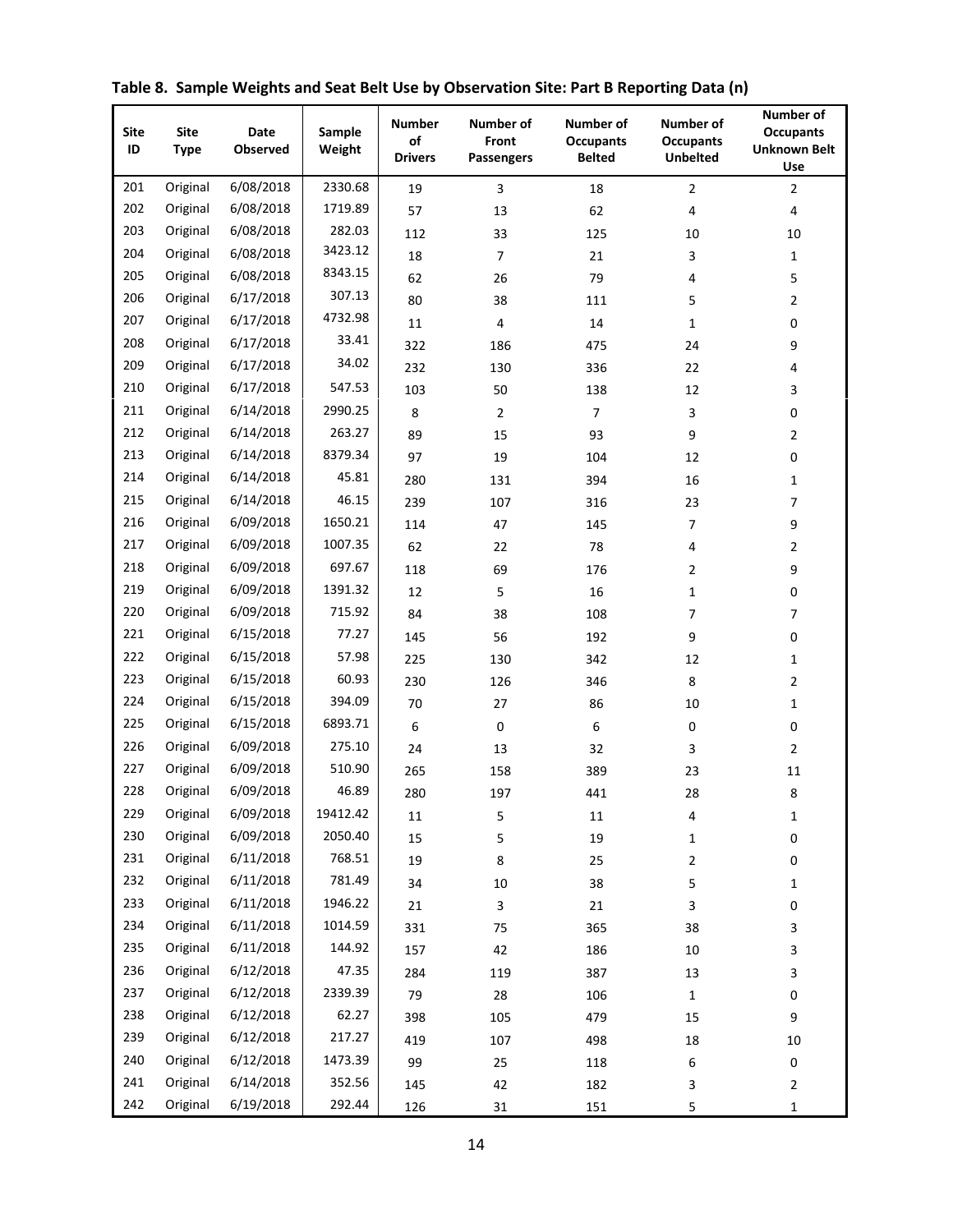| <b>Site</b><br>ID | <b>Site</b><br><b>Type</b> | <b>Date</b><br>Observed | Sample<br>Weight | <b>Number</b><br>of<br><b>Drivers</b> | Number of<br>Front<br><b>Passengers</b> | Number of<br><b>Occupants</b><br><b>Belted</b> | <b>Number of</b><br><b>Occupants</b><br><b>Unbelted</b> | Number of<br><b>Occupants</b><br><b>Unknown Belt</b><br>Use |  |  |
|-------------------|----------------------------|-------------------------|------------------|---------------------------------------|-----------------------------------------|------------------------------------------------|---------------------------------------------------------|-------------------------------------------------------------|--|--|
| 243               | Original                   | 6/19/2018               | 3411.28          | $\overline{\mathbf{4}}$               | $\mathbf 0$                             | $\overline{4}$                                 | $\mathbf 0$                                             | $\mathbf 0$                                                 |  |  |
| 244               | Original                   | 6/19/2018               | 185.60           | 317                                   | 103                                     | 405                                            | 14                                                      | 1                                                           |  |  |
| 245               | Original                   | 6/19/2018               | 391.09           | 224                                   | 32                                      | 241                                            | 13                                                      | $\overline{2}$                                              |  |  |
| 246               | Original                   | 6/11/2018               | 1223.51          | 23                                    | 6                                       | 28                                             | 1                                                       | 0                                                           |  |  |
| 247               | Original                   | 6/11/2018               | 2265.63          | 52                                    | 11                                      | 52                                             | 8                                                       | 3                                                           |  |  |
| 248               | Original                   | 6/11/2018               | 1101.32          | 181                                   | 47                                      | 217                                            | 11                                                      | 0                                                           |  |  |
| 249               | Original                   | 6/11/2018               | 395.13           | 309                                   | 88                                      | 384                                            | 13                                                      | 0                                                           |  |  |
| 250               | Original                   | 6/11/2018               | 166.31           | 162                                   | 43                                      | 196                                            | 8                                                       | $\mathbf{1}$                                                |  |  |
| 251               | Original                   | 6/10/2018               | 4252.12          | 15                                    | 4                                       | 18                                             | $\mathbf 0$                                             | 1                                                           |  |  |
| 252               | Original                   | 6/16/2018               | 23.19            | 15                                    | $\overline{7}$                          | 22                                             | $\mathbf 0$                                             | 0                                                           |  |  |
| 253               | Original                   | 6/10/2018               | 94.06            | 400                                   | 206                                     | 576                                            | 23                                                      | $\overline{7}$                                              |  |  |
| 254               | Original                   | 6/13/2018               | 2014.13          | 192                                   | 36                                      | 223                                            | $\mathbf{1}$                                            | 4                                                           |  |  |
| 255               | Original                   | 6/16/2018               | 118.61           | 247                                   | 105                                     | 321                                            | 19                                                      | 12                                                          |  |  |
| 256               | Original                   | 6/13/2018               | 309.42           | 109                                   | 18                                      | 118                                            | 5                                                       | 4                                                           |  |  |
| 257               | Original                   | 6/13/2018               | 965.18           | 266                                   | 32                                      | 273                                            | 14                                                      | 11                                                          |  |  |
| 258               | Original                   | 6/13/2018               | 1121.58          | 217                                   | 37                                      | 228                                            | 20                                                      | 6                                                           |  |  |
| 259               | Original                   | 6/13/2018               | 3940.02          | 5                                     | 2                                       | 6                                              | $\mathbf{1}$                                            | 0                                                           |  |  |
| 260               | Original                   | 6/13/2018               | 3037.10          | 3                                     | 0                                       | 3                                              | $\pmb{0}$                                               | $\mathbf 0$                                                 |  |  |
| 261               | Original                   | 6/13/2018               | 164.94           | 515                                   | 135                                     | 611                                            | 11                                                      | 28                                                          |  |  |
| 262               | Original                   | 6/10/2018               | 97.69            | 384                                   | 182                                     | 541                                            | 21                                                      | 4                                                           |  |  |
| 263               | Original                   | 6/17/2018               | 18.43            | 474                                   | 245                                     | 693                                            | 23                                                      | 3                                                           |  |  |
| 264               | Original                   | 6/10/2018               | 533.84           | 260                                   | 148                                     | 396                                            | 3                                                       | 9                                                           |  |  |
| 265               | Original                   | 6/08/2018               | 437.53           | 15                                    | 9                                       | 21                                             | $\overline{2}$                                          | $\mathbf{1}$                                                |  |  |
| 266               | Original                   | 6/08/2018               | 141.92           | 210                                   | 77                                      | 245                                            | 20                                                      | 22                                                          |  |  |
| 267               | Original                   | 6/08/2018               | 485.35           | 40                                    | 20                                      | 53                                             | 5                                                       | $\overline{2}$                                              |  |  |
| 268               | Original                   | 6/08/2018               | 1212.31          | 70                                    | 23                                      | 77                                             | 11                                                      | 5                                                           |  |  |
| 269               | Original                   | 6/08/2018               | 200.35           | 240                                   | 58                                      | 253                                            | 40                                                      | 5                                                           |  |  |
| 270               | Original                   | 6/07/2018               | 28.17            | 246                                   | 88                                      | 312                                            | 16                                                      | 6                                                           |  |  |
| 271               | Original                   | 6/07/2018               | 241.30           | 56                                    | $30\,$                                  | 80                                             | 4                                                       | 2                                                           |  |  |
| 272               | Original                   | 6/07/2018               | 149.50           | 243                                   | 69                                      | 284                                            | 24                                                      | 4                                                           |  |  |
| 273               | Original                   | 6/07/2018               | 4563.28          | 45                                    | 8                                       | 50                                             | $\mathbf 2$                                             | 1                                                           |  |  |
| 274               | Original                   | 6/07/2018               | 79.69            | 354                                   | 81                                      | 412                                            | 15                                                      | 8                                                           |  |  |
| 275               | Original                   | 6/16/2018               | 3041.10          | 20                                    | $\,6\,$                                 | 22                                             | 4                                                       | 0                                                           |  |  |
| 276               | Original                   | 6/16/2018               | 1403.80          | 112                                   | 37                                      | 140                                            | 9                                                       | 0                                                           |  |  |
| 277               | Original                   | 6/16/2018               | 1305.55          | 245                                   | 105                                     | 320                                            | 30                                                      | 0                                                           |  |  |
| 278               | Original                   | 6/16/2018               | 439.23           | 188                                   | 91                                      | 256                                            | 19                                                      | 4                                                           |  |  |
| 279               | Original                   | 6/16/2018               | 311.79           | 248                                   | 116                                     | 293                                            | 15                                                      | 56                                                          |  |  |
| 280               | Original                   | 6/09/2018               | 996.36           | 28                                    | 12                                      | 37                                             | 3                                                       | 0                                                           |  |  |
| 281               | Original                   | 6/09/2018               | 235.00           | 329                                   | 208                                     | 504                                            | 31                                                      | 2                                                           |  |  |
| 282               | Original                   | 6/09/2018               | 103.50           | 281                                   | 178                                     | 439                                            | 14                                                      | 6                                                           |  |  |
| 283               | Original                   | 6/10/2018               | 114.38           | 395                                   | 251                                     | 618                                            | 23                                                      | 5                                                           |  |  |
| 284               | Original                   | 6/10/2018               | 3718.52          | 3                                     | 1                                       | 4                                              | 0                                                       | 0                                                           |  |  |
|                   |                            |                         | <b>TOTALS</b>    | 13,244                                | 5,212                                   | 17212                                          | 884                                                     | 360                                                         |  |  |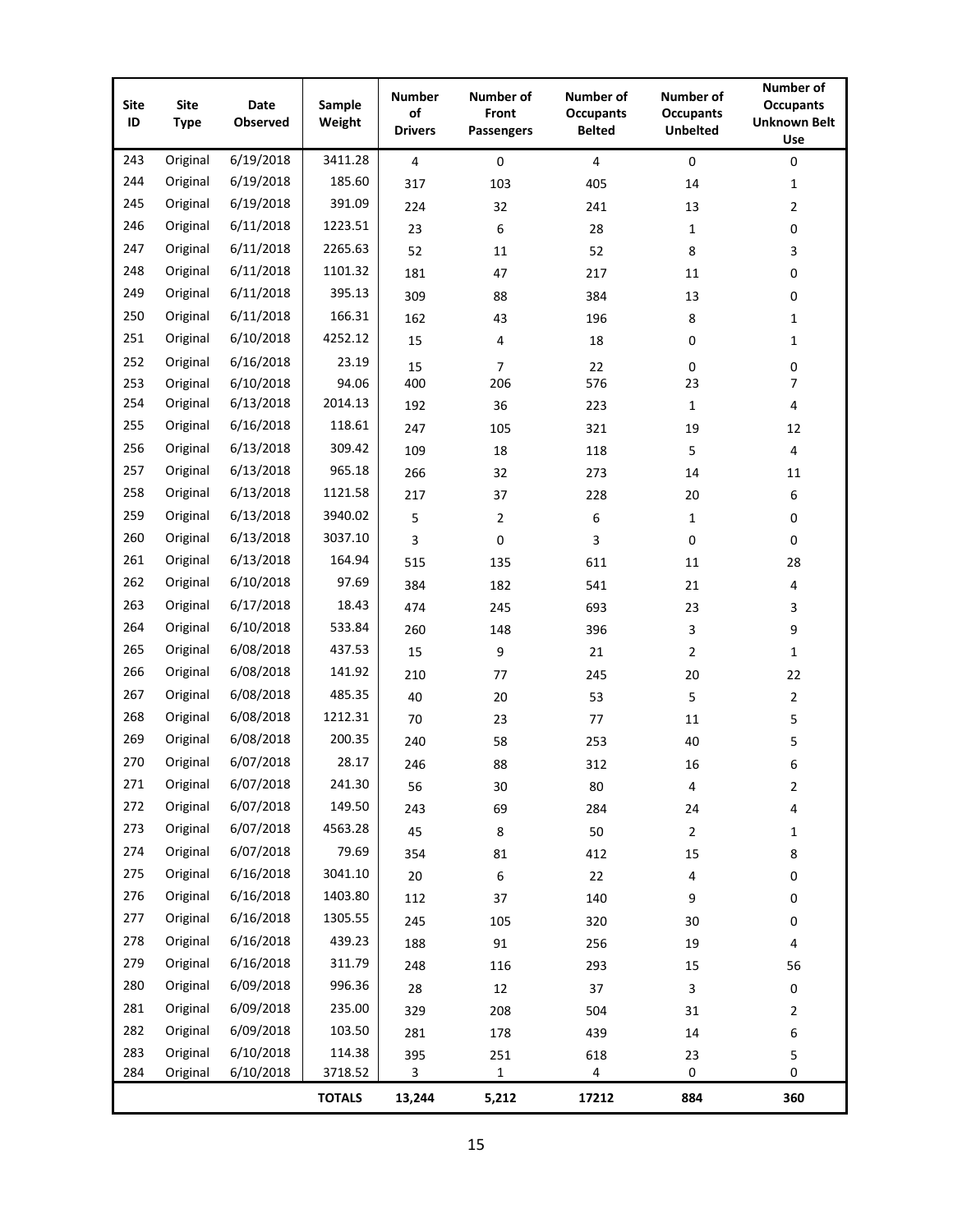|                                                                                           |     | Date: 1 2018                      |
|-------------------------------------------------------------------------------------------|-----|-----------------------------------|
|                                                                                           |     |                                   |
|                                                                                           |     | County : ______________________   |
|                                                                                           |     | Co Site #: $\qquad \qquad \qquad$ |
|                                                                                           |     |                                   |
|                                                                                           |     |                                   |
|                                                                                           |     |                                   |
|                                                                                           |     |                                   |
| the control of the control of the control of the control of the control of the control of |     |                                   |
| Selected traffic flow direction: North South East West                                    |     |                                   |
| Total number of lanes in selected direction:                                              |     |                                   |
|                                                                                           |     |                                   |
| Weather Conditions: Clear Cloudy/PC Light Fog Light Rain                                  |     |                                   |
|                                                                                           |     |                                   |
|                                                                                           |     |                                   |
|                                                                                           | Yes |                                   |
|                                                                                           |     |                                   |
|                                                                                           |     |                                   |
|                                                                                           |     |                                   |
|                                                                                           |     |                                   |
|                                                                                           |     |                                   |
|                                                                                           |     | Yes                               |